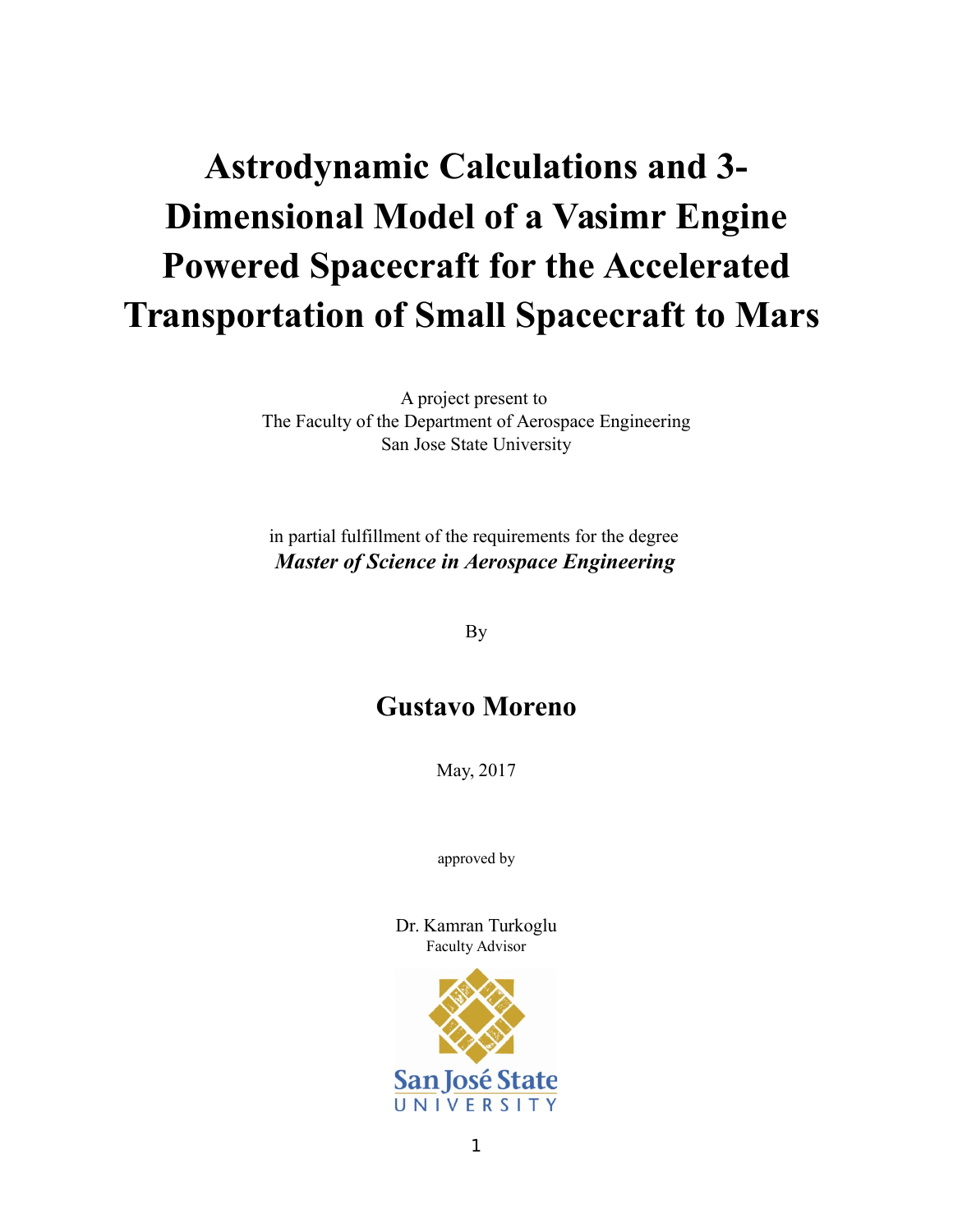# © 2017

# Gustavo Moreno

# ALL RIGHTS RESERVED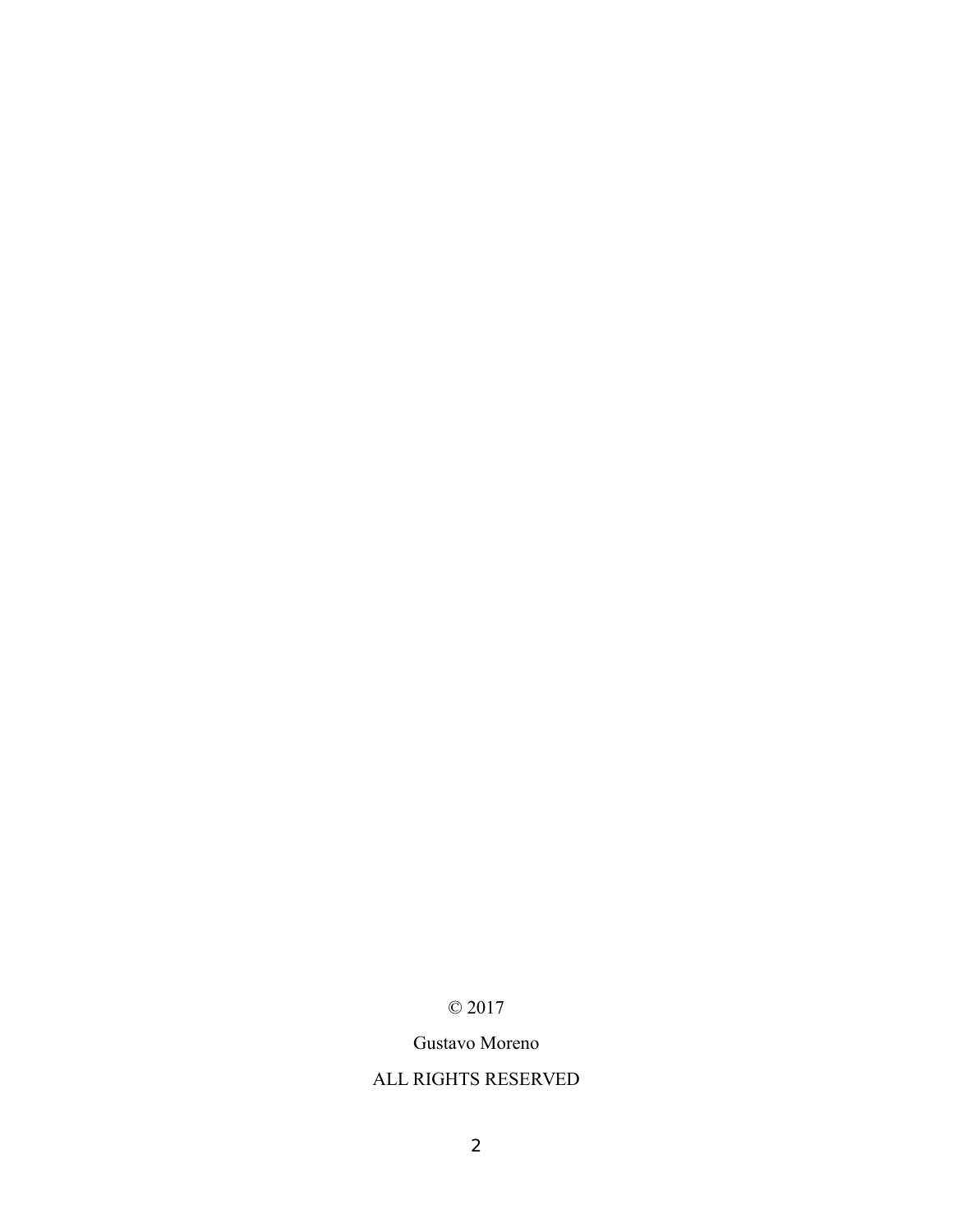The Designated Project Advisor/Committee Approves the Project Titled

# ASTRODYNAMIC CALCULATIONS AND 3-DIMENSIONAL MODEL OF A VASIMR ENGINE POWERED SPACECRAFT FOR THE ACCELERATED TRANSPORTATION OF SMALL SPACECRAFT TO MARS

by

Gustavo Moreno

# APPROVED FOR THE DEPARMENT OF AEROSPACE ENGINEERING

# SAN JOSE STATE UNIVERSITY

## MAY 2017

Dr. Kamran Turkoglu Department of Aerospace Engineering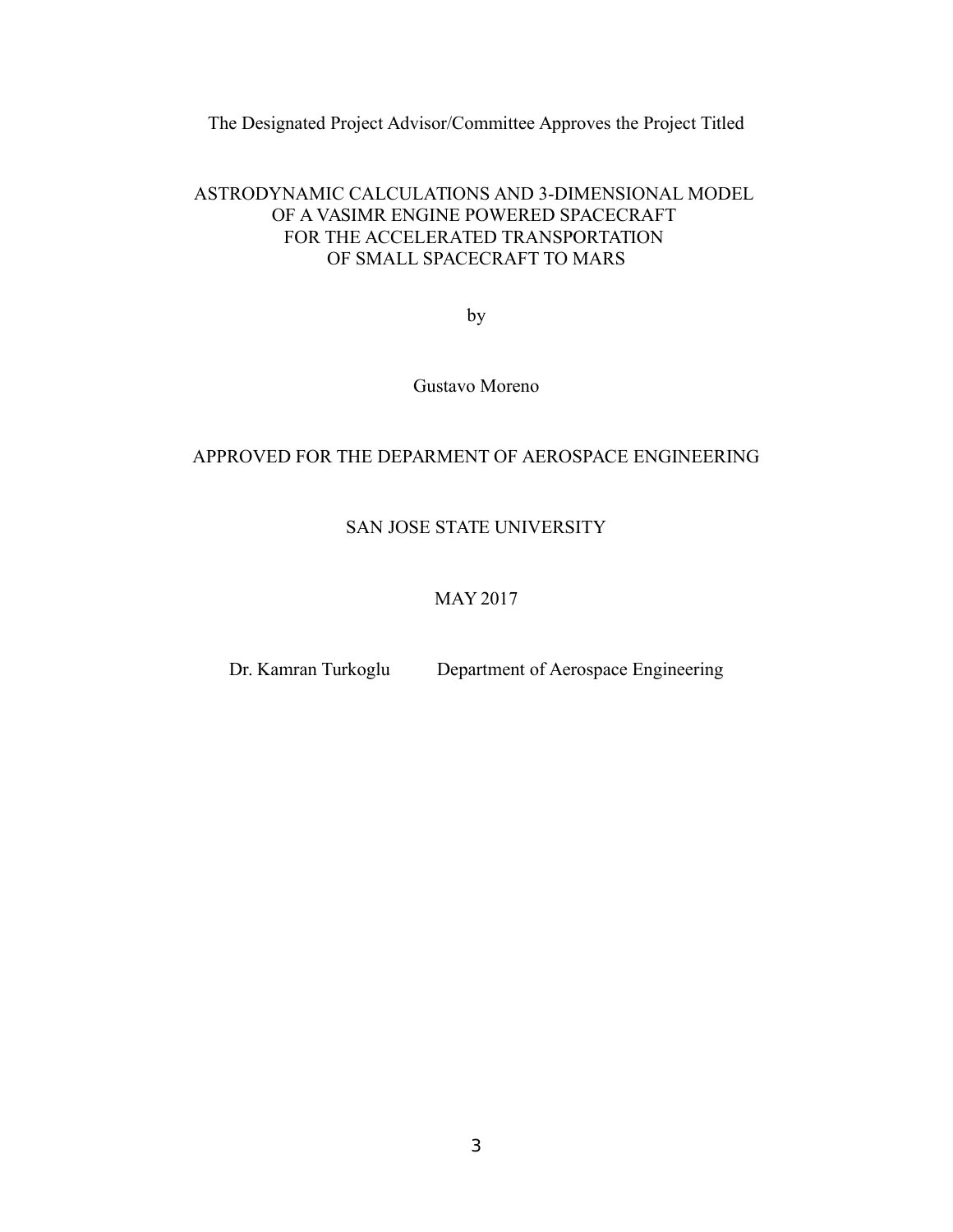#### ABSTRACT

# ASTRODYNAMIC CALCULATIONS OF A VASIMR ENGINE POWERED SPACECRAFT FOR THE ACCELERATED TRANSPORTATION OF SMALL SPACECRAFT TO MARS

## by Gustavo Moreno

This paper explores and analyzes how various VASIMR engine configurations can affect the required travel time for a hypothetical spacecraft's mission to Mars. The efficiency of the engine will be demonstrated by comparing various computer generated simulations with the common Hohmann transfer approach. Various computer programs and 3-dimensional simulations will be designed and implemented through Matlab and Simulink software programs. Calculations will be performed with few assumptions in order to ensure some theoretical validity to the application of VASIMR propulsion technology in future space missions.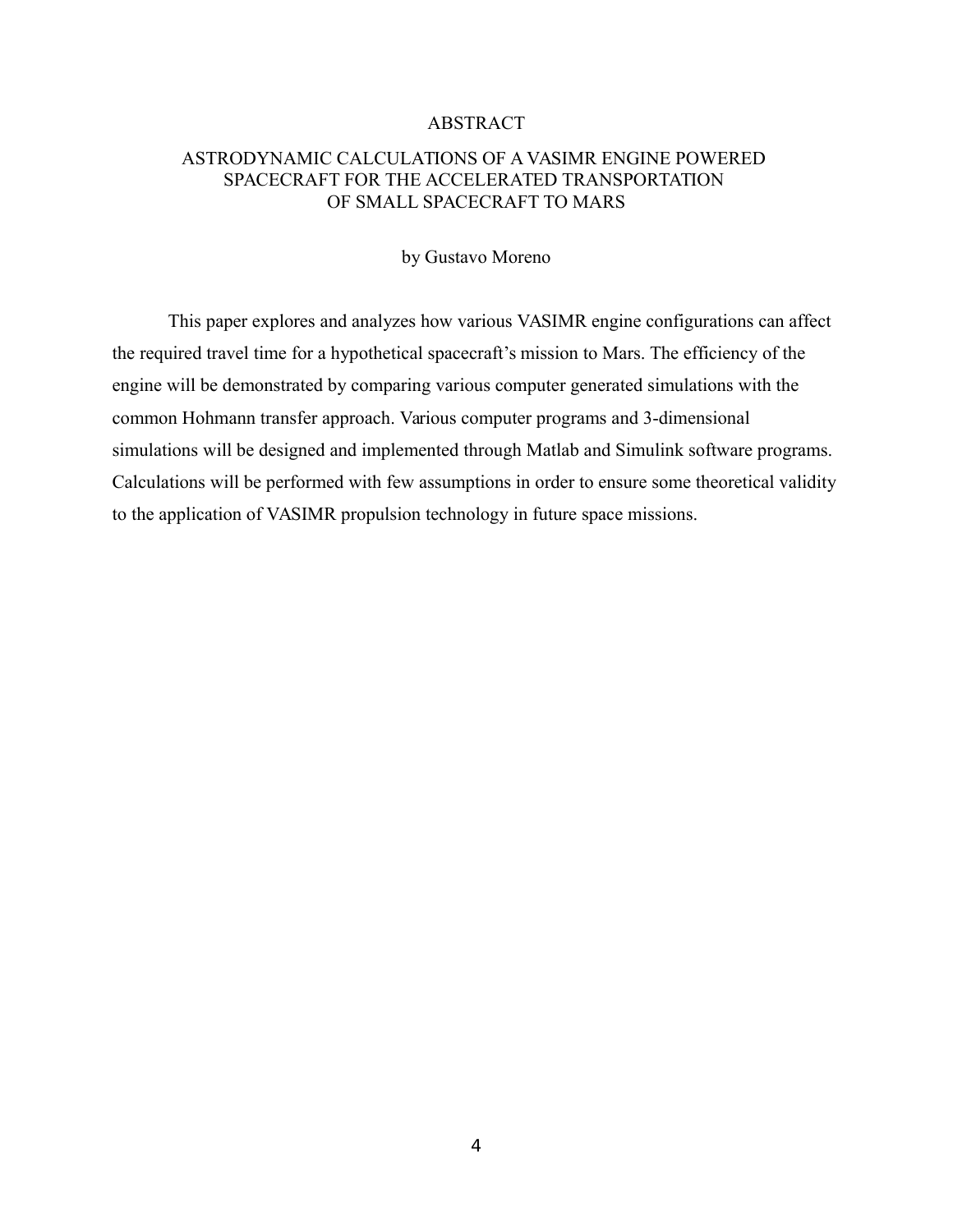# **TABLE OF CONTENTS**

# **CHAPTER**

|                | <b>INTRODUCTION</b>                                    | 9  |
|----------------|--------------------------------------------------------|----|
|                |                                                        |    |
| 2              | METHODOLOGY AND MATHEMATICAL APPROACH                  | 16 |
|                |                                                        |    |
|                |                                                        |    |
| 3              | <b>COMPUTER PROGRAMS AND SIMULATIONS SETUP</b>         | 20 |
| $\overline{4}$ | INITIAL CONDITIONS, ASSUMPTIONS, AND VARIOUS SCENARIOS | 21 |
|                |                                                        |    |
| 5.             | <b>GENERATED GRAPHS AND SIMULATIONS</b>                | 24 |
|                |                                                        |    |
|                |                                                        | 25 |
|                |                                                        |    |
|                |                                                        | 34 |
| 6              | <b>CONSLUSIONS AND FUTURE WORK</b>                     | 38 |
|                | <b>BIBLIOGRAPHY</b>                                    | 39 |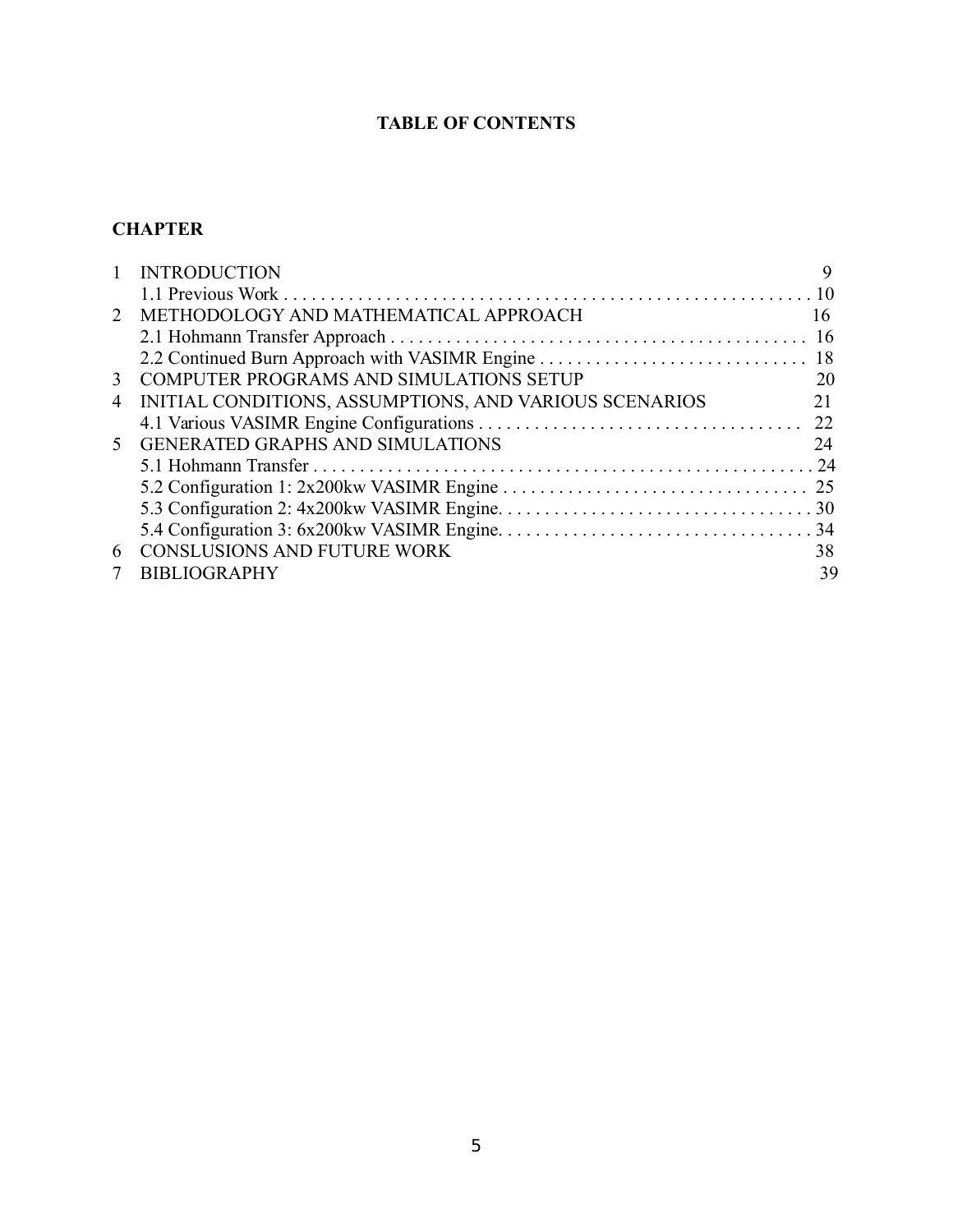#### **LIST OF FIGURES**

#### **Figure**

- 1.1: Diagram of a VASIMR SYSTEM
- 1.2: System Performance Curves for Argon and Krypton [2]
- 1.3: General architecture of a nuclear, multi-MW MHD-VASIMR sys. [5]
- 1.4: Radiation exposure against in-flight duration vs power required for VASIMR human Mars Mission [5]
- 2.1: Depiction of Ideal Hohmann Transfer Scenario between two circular orbits [21]
- 3.1: Simulink model for generating 3-D astrodynamics simulation
- 4.1: Graphical representation of spacecraft initial orbit about Earth
- 5.1: Graphical representation of Hohmann Transfer maneuver
- 5.2: Graphical representation of time lapsed VASIMR thrust burn for configuration 1
- 5.3: Top-view screenshot of 3-D simulation at  $t = 0$  secs
- 5.4: Top-view screenshot of 3-D simulation at  $t = 3.9207e6$  secs or  $\sim$  32 days
- 5.5: Top-view screenshot of 3-D simulation at  $t = 7.776e6$  secs or  $\sim 90$  days
- 5.6: Graphical representation of time lapsed VASIMR thrust burn for configuration 2
- 5.7: Top-view screenshot of 3-D simulation at  $t = 0$  secs
- 5.8: Top-view screenshot of 3-D simulation at  $t = 3.9207e6$  secs or  $\sim$  32 days
- 5.9: Top-view screenshot of 3-D simulation at  $t = 7.776e6$  secs or  $\sim 82$  days
- 5.10: Graphical representation of time lapsed VASIMR thrust burn for configuration 3
- 5.11: Top-view screenshot of 3-D simulation at  $t = 0$  secs
- 5.12: Top-view screenshot of 3-D simulation at  $t = 3.9207e6$  secs or  $\sim$  32 days
- 5.13: Top-view screenshot of 3-D simulation at  $t = 7.776e6$  secs or  $\sim$  days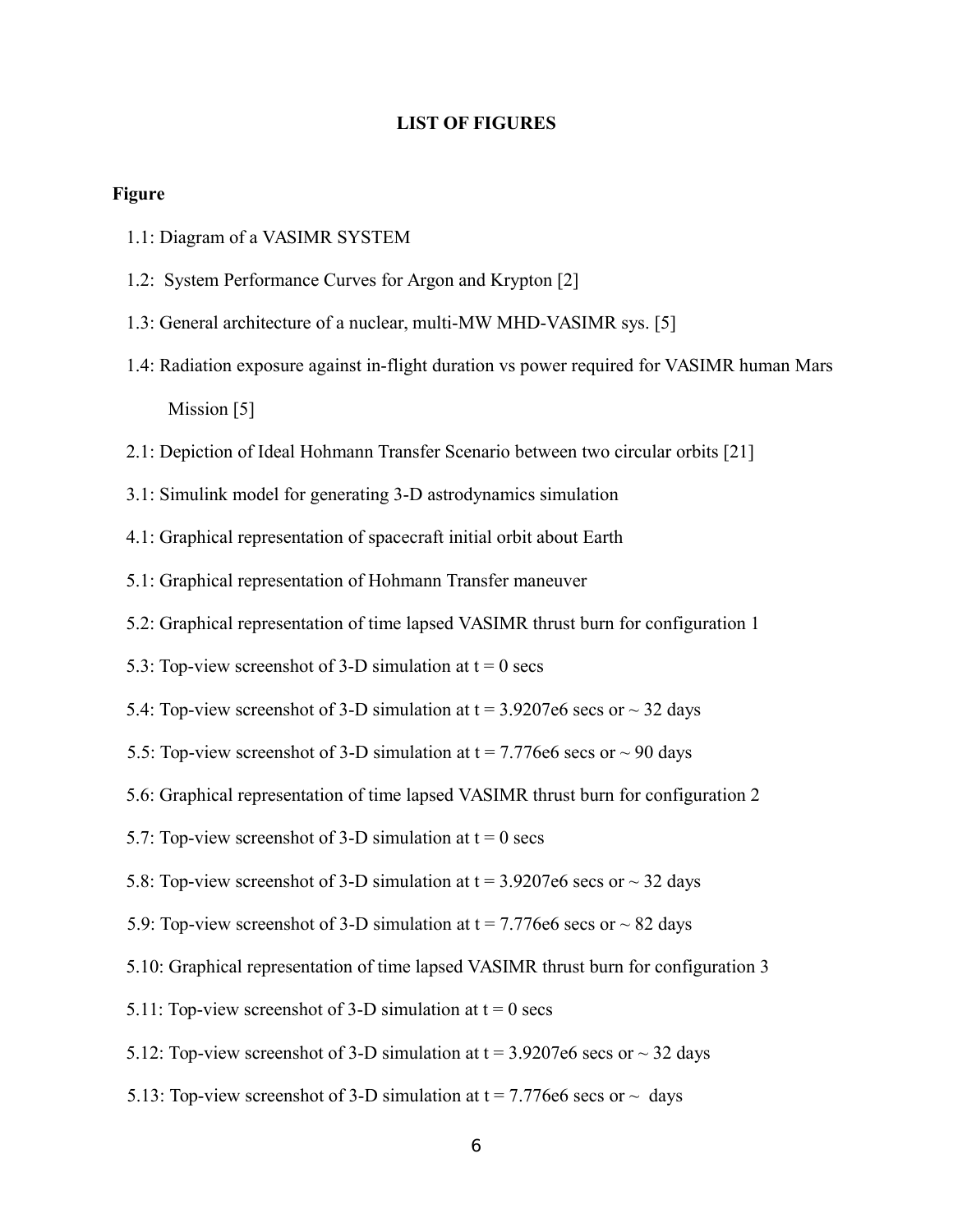# **Nomenclature**

| $a_{\text{Earth}}$           | Earth aphelion                                                |
|------------------------------|---------------------------------------------------------------|
| $a_{Mars}$                   | Mars aphelion                                                 |
| $e_{\text{E}ar}$             | Eccentricity of Earth orbit about the sun                     |
| $e_{Mars}$                   | Eccentricity of Mars orbit about the sun                      |
| $e_{\scriptscriptstyle s/c}$ | Eccentricity of spacecraft orbit about Earth                  |
| $e_{trans}$                  | Eccentricity of spacecraft transfer ellipse                   |
| G                            | Gravitational constant                                        |
| g                            | Earth gravity constant                                        |
| h                            | Specific angular momentum                                     |
| $I_{\scriptscriptstyle sp}$  | Specific impulse                                              |
| m                            | Mass flow rate                                                |
| $M_{Earth}$                  | Mass of Earth                                                 |
| $M_{Mars}$                   | Mass of Mars                                                  |
| $M_{s/c}$                    | Mass of the Sun                                               |
| $M_{\textit{\tiny{Sun}}}$    | Mass of the spacecraft                                        |
| $P_1$                        | Planet 1: Earth                                               |
| P <sub>2</sub>               | Planet 2: Mars                                                |
| $p_{\rm x}$                  | x-component of position of Spacecraft relative to Earth       |
| $p_{y}$                      | y-component of position of Spacecraft relative to Earth       |
| Q                            | Spacecraft                                                    |
| $R_{\text{Earth}}$           | Radius of Earth                                               |
| $R_{Mars}$                   | Radius of Mars                                                |
| $R_{\tiny \textrm{sc}}$      | Distance measured from center of Earth to spacecraft altitude |
| $r_{\text{Earth}}$           | Earth semi major axis                                         |
| $r_{Mars}$                   | Mars semi major axis                                          |
| $r_{s/c}$                    | Spacecraft semi major axis                                    |

S Sun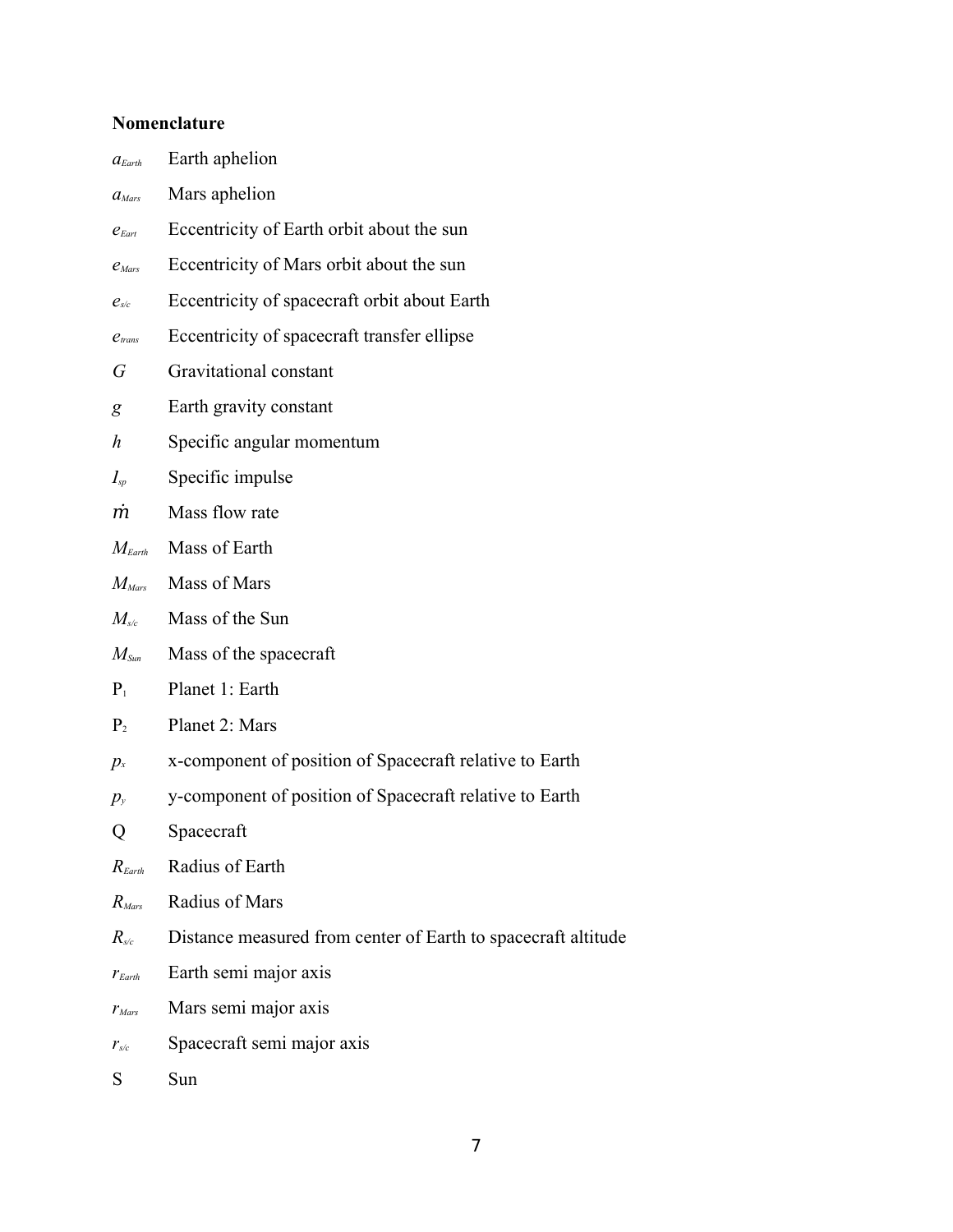- *T* Thrust output of VASIMR engine
- *tBurn* Burn time for VASIMR engine during departure maneuver
- $v_x$  x-component of velocity of Spacecraft relative to Earth
- $v_y$  y-component of velocity of Spacecraft relative to Earth
- *vEarth* Orbital velocity of Earth
- *vMars* Orbital velocity of Mars
- *vs/c* Orbital velocity of spacecraft about Earth
- *x* X-component of spacecraft position relative to Earth
- $\dot{x}$  First time derivative of x-component of position for spacecraft
- $\ddot{x}$  Second time derivative of x-component of position for spacecraft
- *y* Y-component of spacecraft position relative to Earth
- *ẏ* First time derivative of y-component of position for spacecraft
- *ӱ* Second time derivative of y-component of position for spacecraft
- *θ* True Anomaly

# *θ<sup>∆</sup>* Phase angle shift

- *τEarth* Orbital period of Earth about the sun
- *τMars* Orbital period of Mars about the sun
- *τs/c* Orbital period of spacecraft transfer ellipse about the sun
- *ωEarth* Angular velocity of Earth about the sun
- *ωMars* Angular velocity of Mars about the sun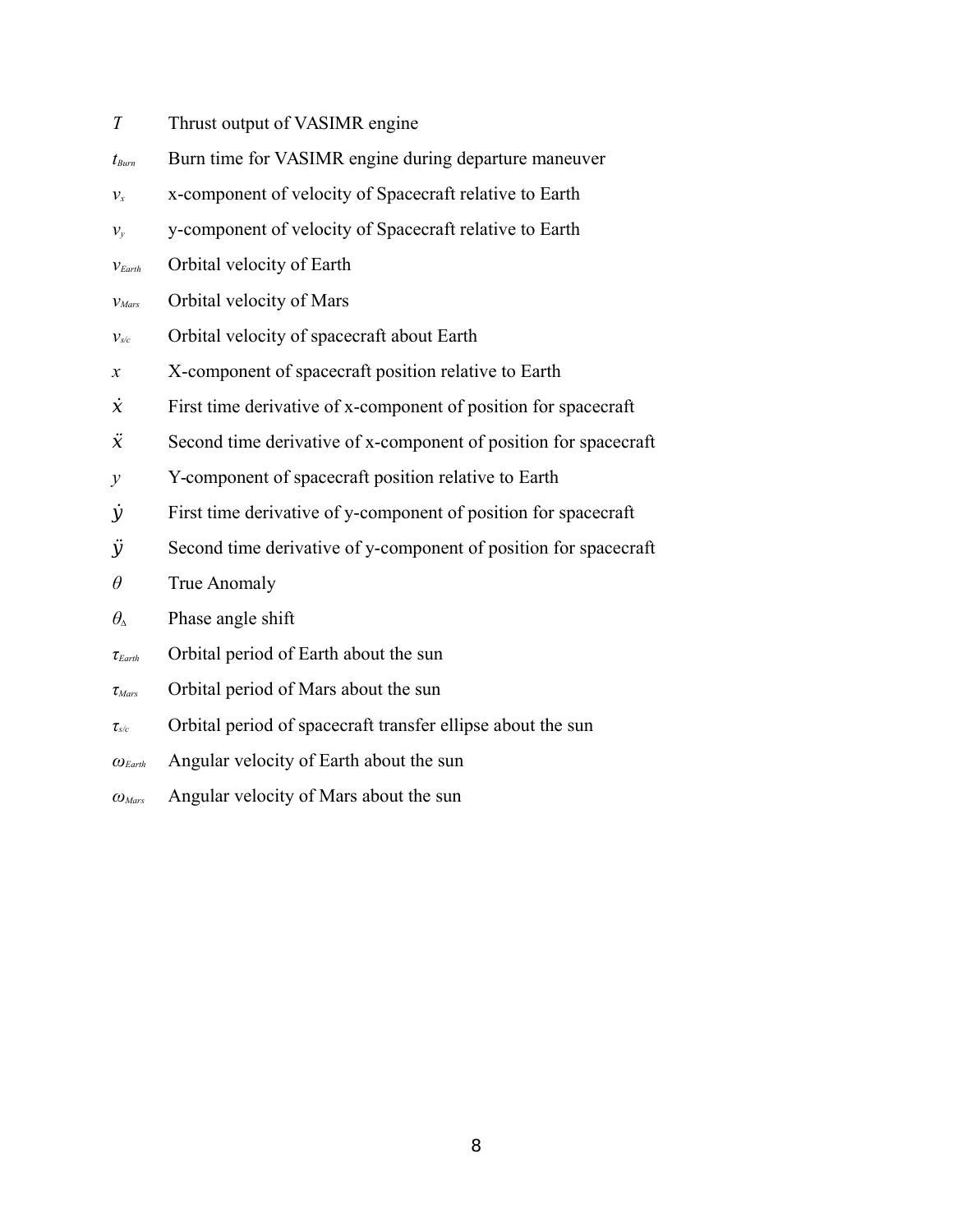# **CHAPTER 1 INTRODUCTION**

Humanity's desire to reach for the stars has been around since the beginning. Whether it be through the varied stories that hundreds of cultures throughout time have told to describe the sun, moon, and stars or through astronomical curiosity that erupted when Galileo first looked up at the night sky through a telescope; people on this planet have always been fascinated by what stretches out above us. Curiosity began to blossom but no century saw more curiosity simultaneously satisfied and born than the  $20<sup>th</sup>$  century. Advancements from some of the most horrific conflicts in human history provided the seeds that would allow humanity to grow and reach for the stars. The launch of Sputnik in 1957 began what has become known as the space race and saw the birth of a technological evolution no one could have foreseen. In 1961 Yuri Gagarin would be the first to reach space, even if only momentarily, as he left the Earth's atmosphere. The next year John Glenn would be the first to orbit the Earth and just 3 years after him in 1965 Alexey Leonov would be the first to leave his vessel and take a stroll in space. Reaching for the stars was becoming more than just a motivational metaphor and its relation as a figure of speech officially died in 1969 when Neil Armstrong and Buzz Aldrin became the first human beings to set foot on the moon. In just over 10 years' humanity had gone from looking up at the night stars in awe and wonder to walking amongst the celestial bodies that floated in the dark body of water we called outer space. Unfortunately, that would prove to be the height of public interest and significant achievement for quite some time.

We had reached the moon so fast that everyone expected mars to be right around the corner but sadly that was not the case. 1976 saw the landing of the Viking I and II spacecraft but the achievement did not have the climactic feel that was evident in 1969. The vastness and dangers of space began to fall back into reality and interest began to fade. Even now, almost 40 years in the future, advancements in interplanetary travel have been limited to the landing exploratory robotic spacecraft on mars. Although science fiction would lead people to believe that interplanetary travel should have become more than just fantasy by now; the dangers of space are very real and the problems that have been presented have been very difficult to answer. Aside from the obvious technological and economic issues such as materials, design and assembly,

9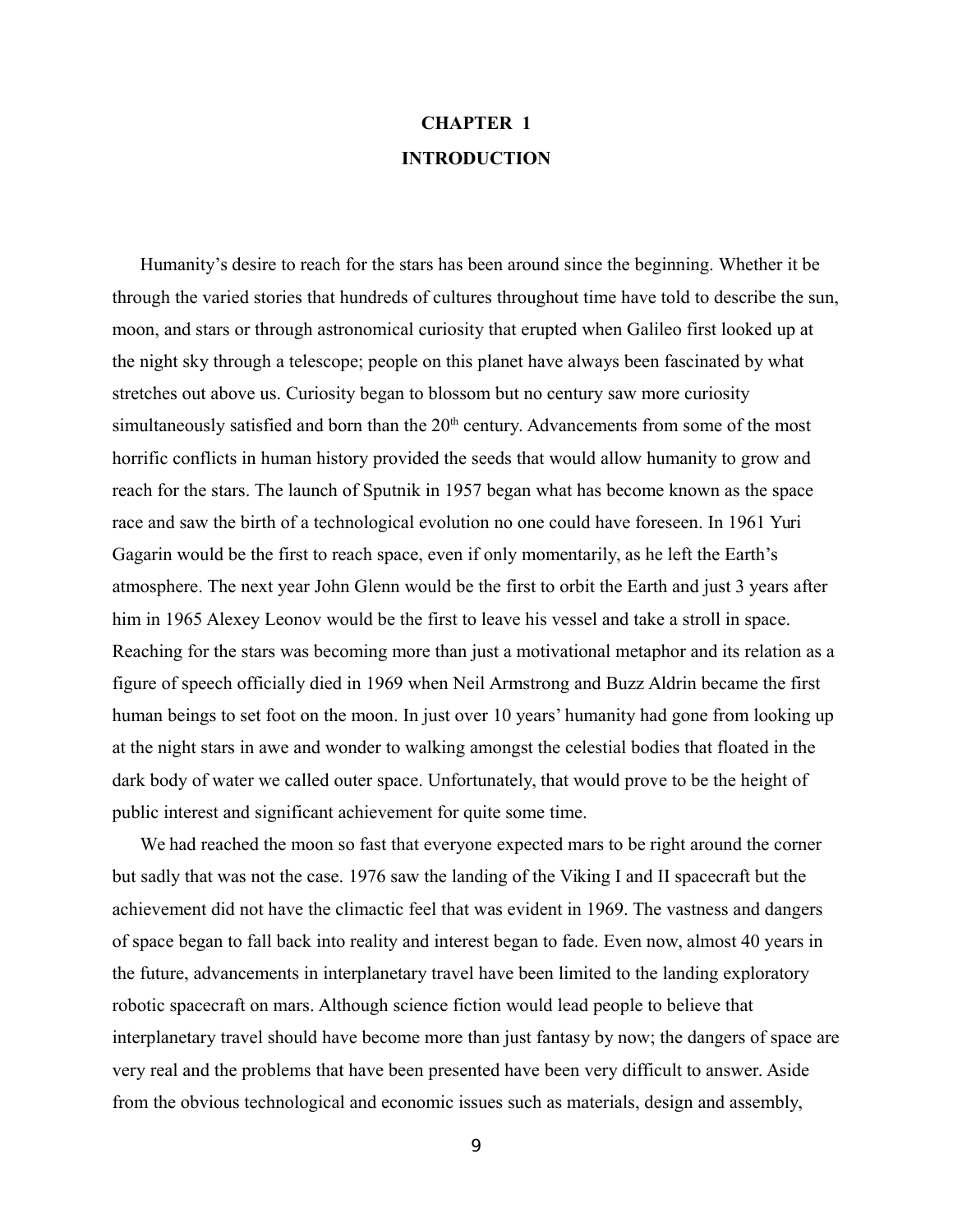fuel, and overall mission cost; the most pressing of all are the distance and time estimated for travel.

#### **1.1 Previous Work**

The current NASA InSight mission, with submission MarCO onboard, that has been postponed over 2 years from its scheduled lift off in May 2016 after some technical issues arose [18]. The extensive postponement is due to closing of the optimal Earth-Mars trans orbital geometry window that is ideal for NASA to launch such a mission [18]. The absence of a viable and efficient; both technologically and financially, interplanetary propulsion system reduces the means by which missions to Mars are achieved to mere orbital mechanics, where timing and gravity determine when and if missions are launched. VASIMR aims to break those limitations.

The principles behind VASIMR, or Variable Specific Impulse Plasma Rocket, were proposed originally by Dr. Franklin Chang Diaz in 1979 while conducting post-doctorate research in applied plasma physics and fusion technology at MIT. The overall concept behind the new propulsion system was based on the magnetic confinement and propulsion of ionized plasma [12]. Although extensive research and testing would be carried out in the 1980's, the actual breakthrough that would eventually become the VASIMR engine would not occur until 1998 [12]. In 2005 Dr. Chang Diaz founded the Ad Astra Rocket Company whose foundation was based solely on the VASIMR and its potential application to future deep space missions. Although the VASIMR engine system testing is still somewhat in its infancy as research and development of the technology continues; there have been milestones reached as the propulsion system is constantly pursuing perfection.

Early research was dedicated to the initial ionization of the gas propellant in a tube surrounded by to large electromagnetic (RF) wave generators [12]. The magnetic field generated would cause the suspended gas particles to rotate perpendicular to the center of the tube and prevent the plasma from coming into contact with the surface [9]. This would prevent the high temperature plasma from damaging the containment tube leading to system failure and perhaps even leaks in the containment apparatus [9]. It became clear early on that two separate compartments would be necessary in order to successfully ionize the gas to such a degree that propulsion could be achieved [12]. The first compartment is where the neutral gas propellant

10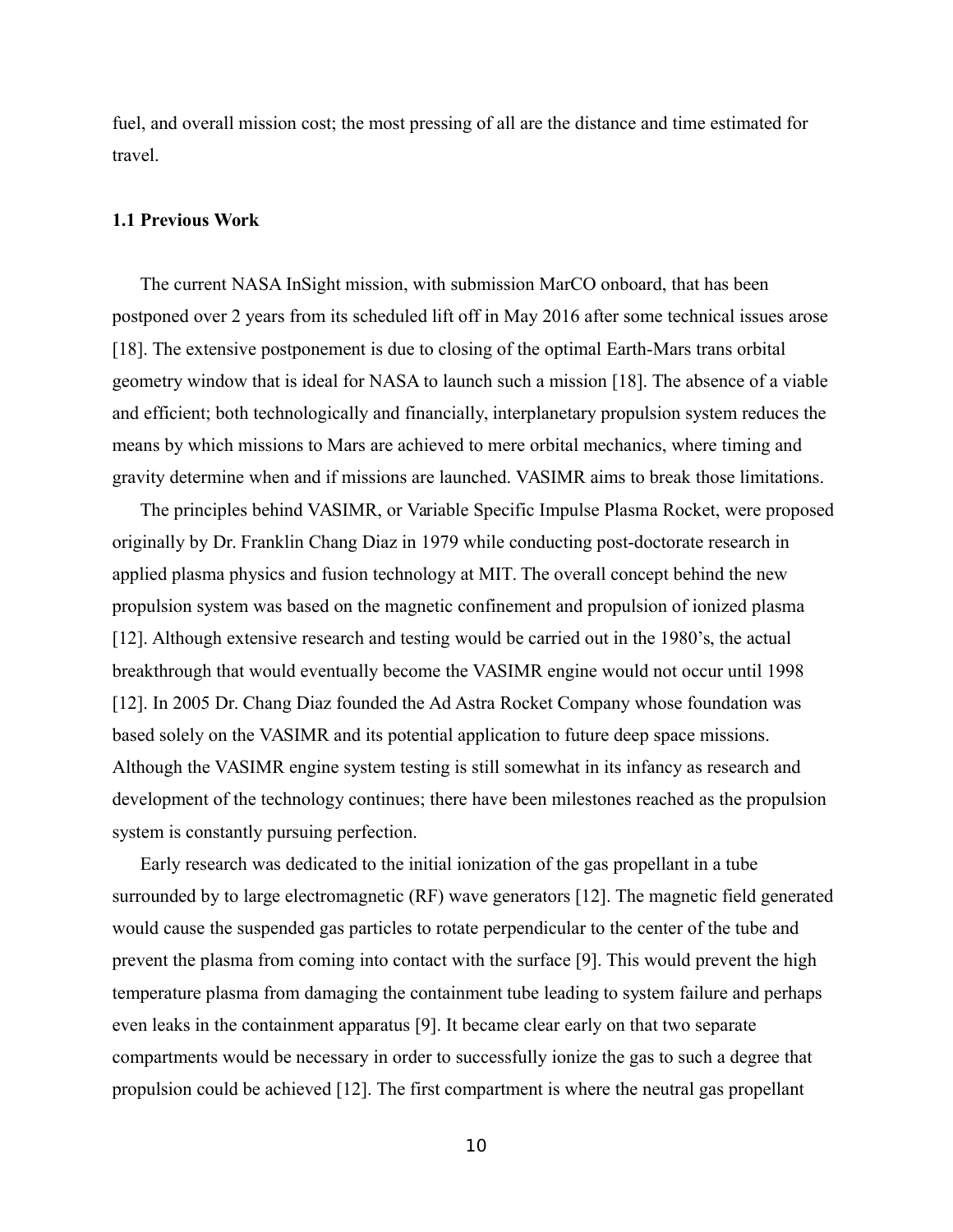would be injected and the first RF generator would emit its helical waves [10]. The purpose of these helical waves is to excite an electron in the gas essentially freeing it creating a positively charged gas particle which once an abundance is generated it shall become plasma [20]. This process continues until the plasma reaches and approximate temperature of 5,800°k at which point the magnetically charged plasma flows into the second chamber [7]. The second compartment uses Ion Cyclotron Heating which is the use of RF waves to accelerate the electrons in the charged gas particles in order to increase kinetic energy and consequently raise the temperature [20]. Once the temperature in the second chamber approaches 10,000,000°k the accelerated ions of the plasma are then convert to linear kinetic energy through a magnetic nozzle that attracts the ions outward at a velocity near 180,000 km/hr [7].

Unfortunately, even at its highest efficiency the thrust to weight ratio generated by the VASIMR engine system, as seen below in figure [A], is still less than 1 [2].



Figure 1.1: Schematic Diagram of a VASIMR SYSTEM [4]

Fortunately, in a Zero-G environment thrust to weight ratios are thought of more in terms of acceleration rather than efficiency [5]. In order to offset such a low thrust to weight ratio; aspects such as specific impulse, measured from 3,000 to 5,000 seconds at max thrust [4], are magnified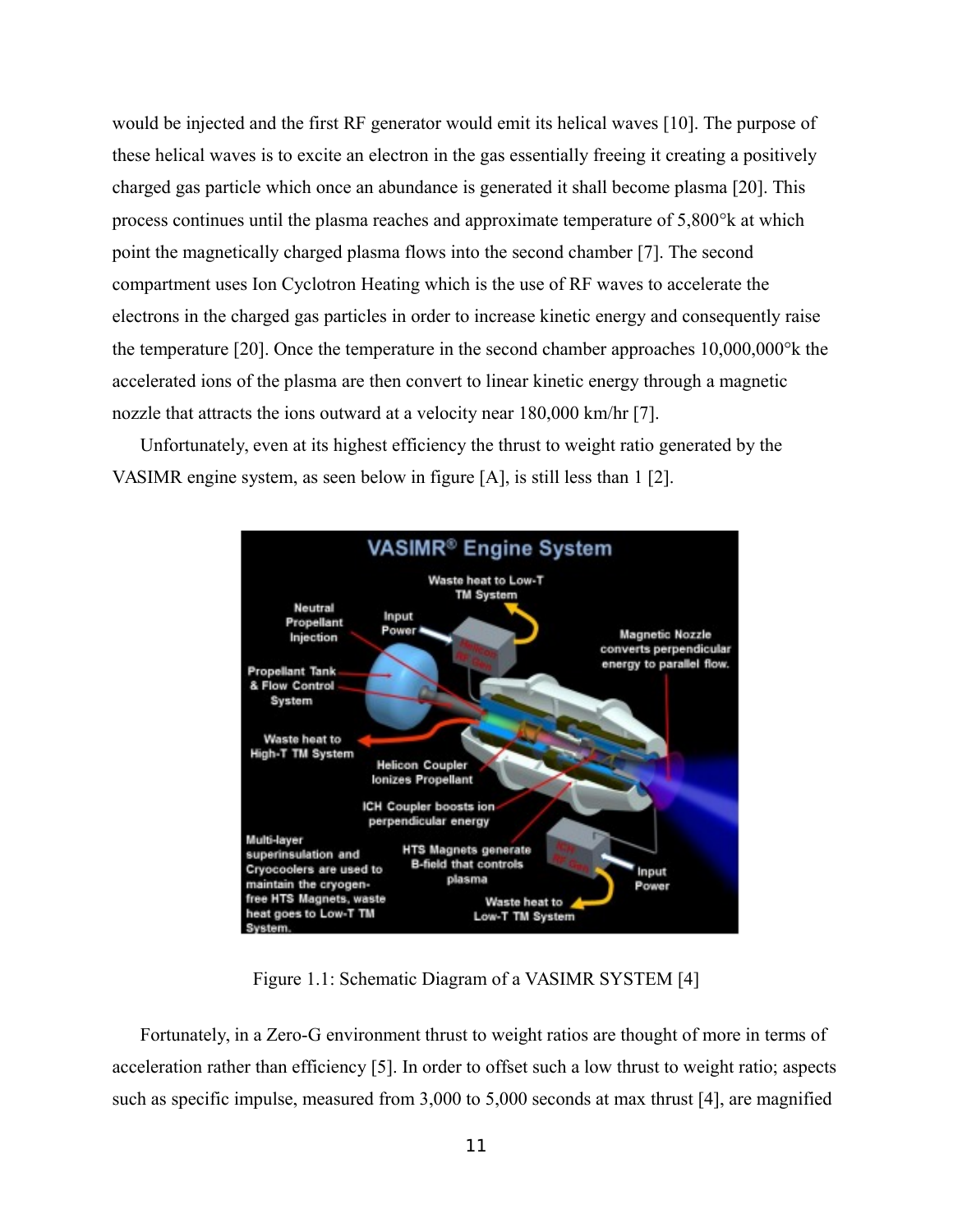to show the extensive lifespan of the VASIMR engine system as seen in figure [B]. Also another interesting capability of the VASIMR propulsion system is the ability to control the generated thrust output allowing for even longer specific impulse times, upwards of 12,000 seconds [1]. Although dwarfed in thrust output when compared to conventional chemical propellants, the specific impulse and shear ability to manually control the thrust output are characteristics no other propulsion system currently possesses [1].



Figure 1.2: System Performance Curves for Argon and Krypton [2]

Presenting testing and calculations both in the research and development as well as in published paper, project the use of either Argon or Krypton as the main fuel source [2] These gases allow for the best efficiencies, around approximately 60% [1], while also being lightweight and presently abundant for testing [22]. There is an issue in regards to refueling but that is a concept that is not even yet in massive consideration as general research and testing are the present focus at this point in time [22].

One of the larger obstacles facing the VASIMR engine system is its need for constant power. Conventional chemical propelled spacecraft and small spacecraft propelled by compressed gas do not a constant source of power to maintain functionality. Through the implementation of a solar grid sufficient power can be generated [2] but structural design will be greatly influenced.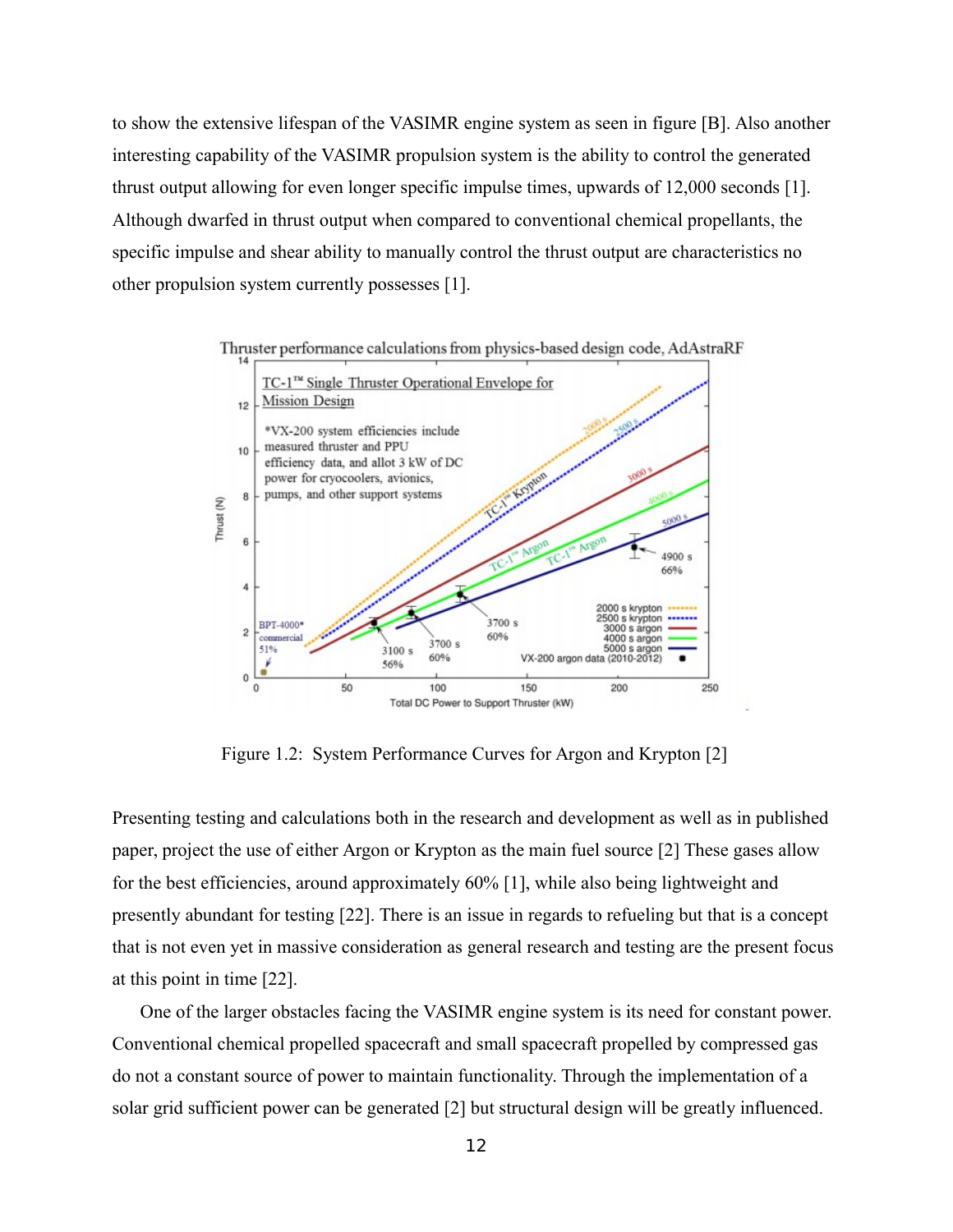If a hypothetical nuclear reactor power system were integrated, such as the one in figure 1.3, spacecraft structure will not be as impacted and constant steady power can be supplied regardless of solar location. This high energy output system could consistently power multiple VASIMR engines without the need to recharge as solar cells would.



Figure 1.3: General architecture of a nuclear, multi-MW MHD-VASIMR sys. [5]

Current space flight for the most part has consisted of large propellant burns combined with orbital mechanics in order to achieve mission objectives. However, for interplanetary travel constant propulsion is required to decrease the space flight times [8]. With a nuclear power source, electric propulsion systems could be throttled for vast amounts time allowing for extensive, varied if desired, acceleration periods [8]. This would also for solar electric propulsion systems to be included purely as a redundancy measure should the nuclear power source experience any malfunctions [22].

As stated in section 1.1 the current projected Earth to Mars space flight time is projected to last at minimum 6 months which coincidently was the projected duration for a round trip mission in a Nuclear Electric Powered (NEP) VASIMR spacecraft as seen in figure 1.4.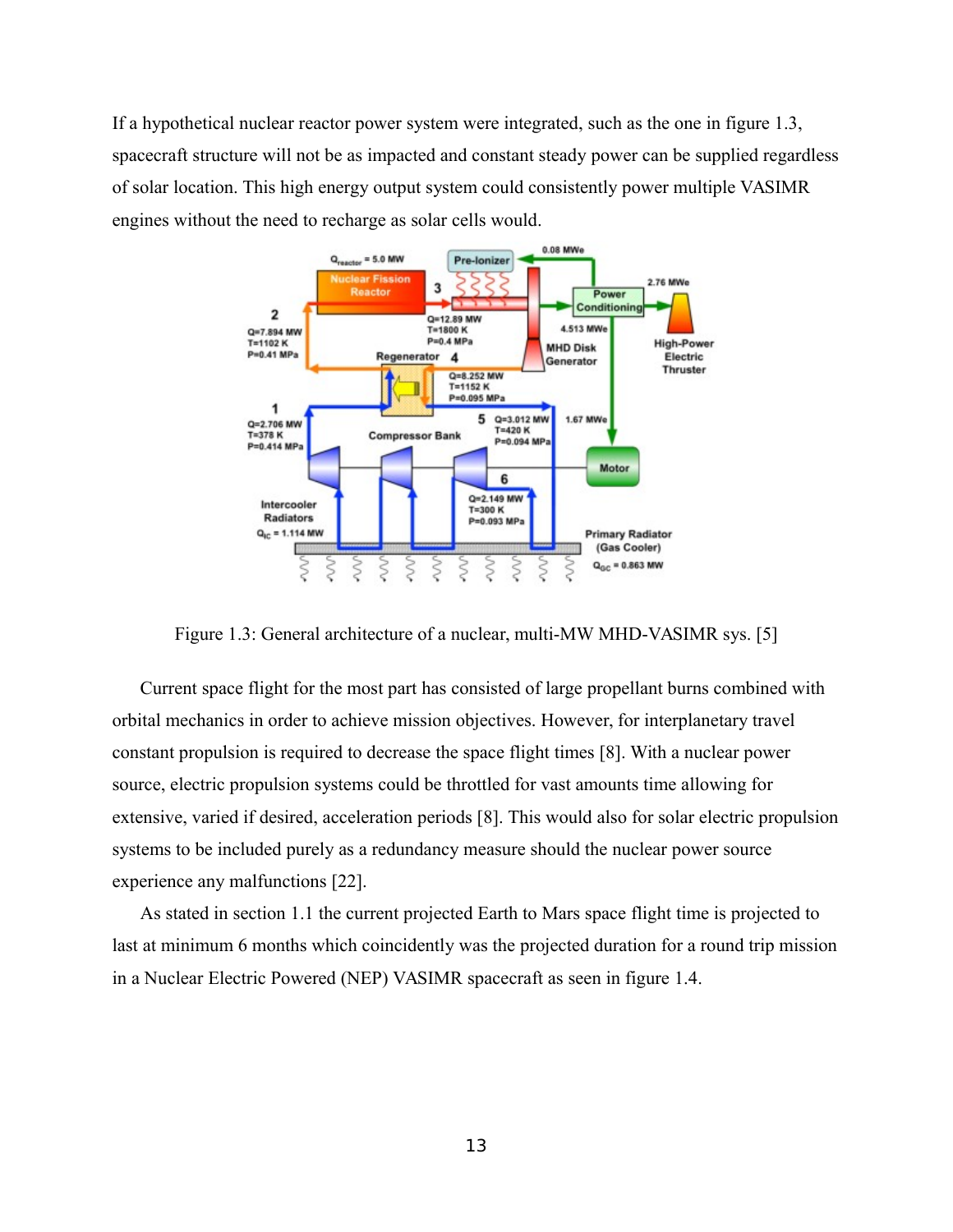

Figure 1.4: Radiation exposure against in-flight duration vs power required for VASIMR human Mars Mission [5]

The exposure to radiation is the key concern for human interplanetary travel to Mars which stems from the length of the mission. Figure 1.4 was determined using the current VX-200 prototype as opposed to the earlier prototypes VX-100 and VX-50, the numbers which correspond to required energy input in kilowatts [5]. It is this extreme exposure to solar radiation that is presently the largest obstacle for human missions that will cover vast distances [15]. Unfortunately, figure 1.4 also illustrates the fact that transportation of manned spacecraft will require high mass vehicles and hence require amounts of energy, to the order of Megawatts, that solar electric propulsion simply cannot produce at this moment [22]. The vast amount of energy will be needed to power the VASIMR propulsion system, avionics, living quarters, exercise area, kitchen and food storage, communications, and many other systems essential for the astronauts to maintain adequate health for months as long term exposure to zero gravity and abnormal sleep patterns can cause substantial psychological and physiological health issues [14]. Cardiovascular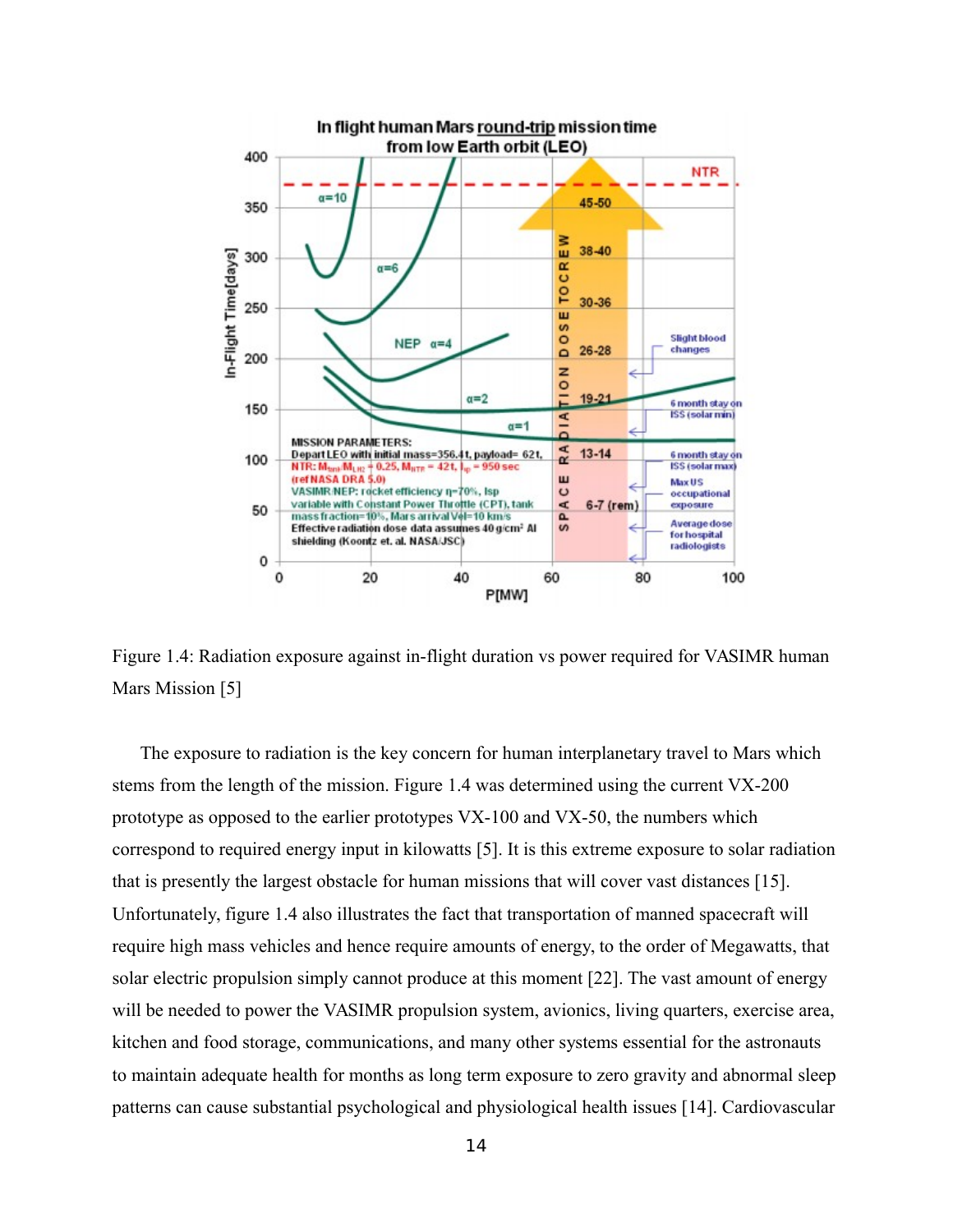problems and muscular atrophy can develop without exposure to Earth's gravity as well as dementia and depression [14]. Nuclear electric propulsion must progress in a similar fashion as the VASIMR engine if the idea of manned interplanetary flight is to come to fruition otherwise humans will not see the end of the mission.

The aim of this paper is to present astrodynamics calculations and a 3-dimensional simulations for various configurations of a practical application of the VASIMR engine for a purely theoretical unmanned mission to Mars. The primary function of this hypothetical spacecraft will be to traverse the distance from Earth to Mars in the fastest time as possible. The broad aspects of the hypothetical spacecraft will be based on the present InSight and MarCo Mars missions in terms of mass, deployment window, and payload with added mass for the VASIMR engine and its operational systems under the current 3kg/kw [22] weight-to-power ratio. For the purpose of this project it will be assumed that the power subsystem will provide sufficient energy for the VASIMR engine as well as any other onboard subsystems. The calculations will be compared to widely recognized Hohmann Transfer scenario in order to properly demonstrate efficiency and viability.

This paper is also to demonstrate the effects of a VASIMR engine on interplanetary travel while highlighting the efficiency in travel time as well as promoting the wide acceptance of electric powered plasma propulsion is the main focus for future propulsion technological focus. Chapter 2 will outline the methodology and mathematical approaches for both the Hohmann Transfer scenario, as well as the varying Configurations for the VASIMR spacecraft. Chapter 3 will serve as an overview in regards to the setup in Matlab and how the order of the programs will be organized chronologically to demonstrate the base Homann Transfer scenario, the VASIMR scenario with the ability to adjust accordingly for various scenarios and lastly the Simulink code which will generate the 3-dimensional simulation. Chapter 4 will establish all assumptions and initial conditions that allow for the astrodynamics calculations to be carried out and allow for translation of that data into the simulations. Chapter 5 will demonstrate the calculated values, graphs showing trajectories, and time lapsed snapshots of the simulations to visually demonstrate the results. And chapter 6 summarize all conclusions as well as give further details into present work and future plans for VASIMR at the AdAstra Rocket Company in Houston Texas.

15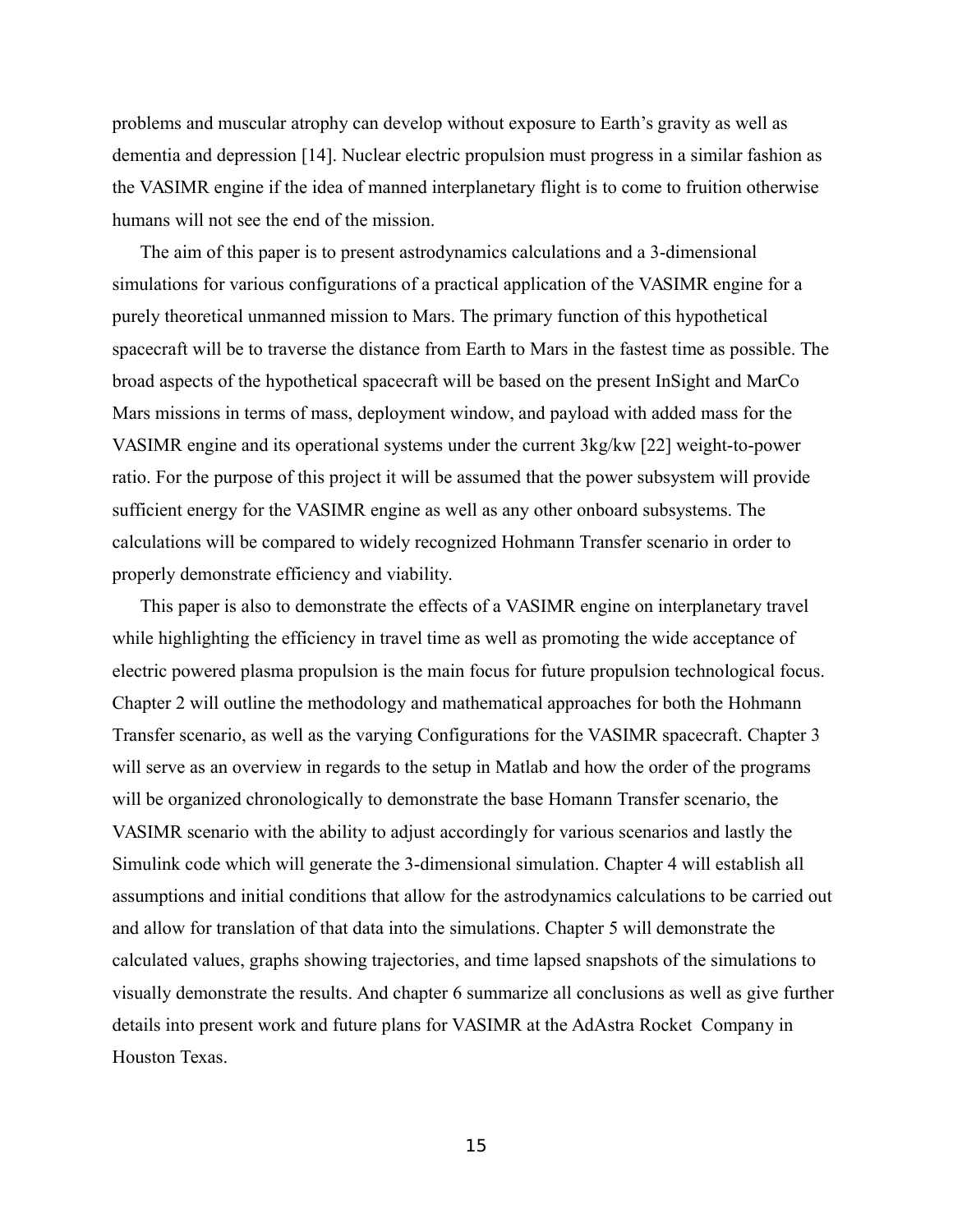#### **CHAPTER 2**

## **METHODOLOGY AND MATHEMATICAL APPROACH**

In order to provide this project with validity, the widely recognized Hohmann transfer scenario will be used as a base for comparison with the VASIMR engine scenarios. The approaches and equations discussed and shared in this chapter all come from (Hunter 2016) and (Curtis 2013). The first part of the project will deal with the various aspects that comprise the Hohmann transfer maneuver as well as graphical depictions of the resulting orbits. The second part of the project will establish a base model for a spacecraft equipped with a standard 2x200 kilowatt VASIMR engine configuration with the ability to adjust accordingly for scenarios with various engines.

#### **2.1 Hohmann Transfer Approach**

Although both share some similarities in equations and methodology, the Hohmann Transfer scenario is based solely upon a single thrust maneuver that greatly increases velocity for a small amount of time. We begin by calculating the orbital velocities, using equation 2.1 of the spacecraft about its starting point and its destination, which in this case will be Earth and Mars respectively.

$$
V_{\circ} = \sqrt{\frac{G * M_{pt}}{r_p}}
$$
 (2.1)

The maneuver then begins from equation 2.2 below which gives us the velocity the spacecraft will have once it enters the transfer ellipse.

$$
P_{1V^{0}} = \Delta V_{1} = v_{\infty} = \sqrt{\frac{GM_{sun}}{r_{1}}} * \left(\sqrt{\frac{2*r_{2}}{r_{1}+r_{2}}}-1\right)
$$
 (2.2)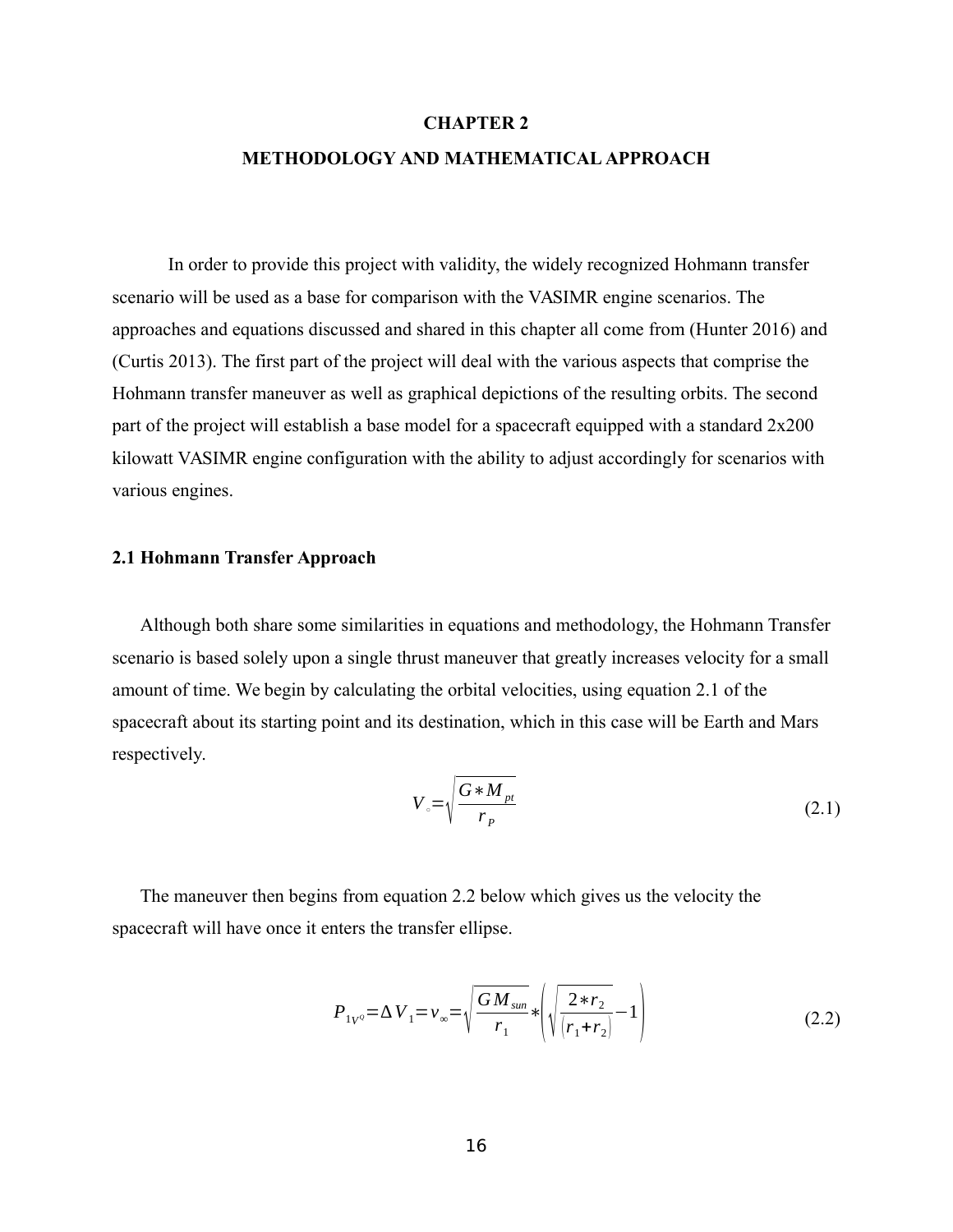Next we must determine the velocity burst necessary to escape Earth's Sphere of Influence (SOI) This allows the spacecraft to shift its orbit to a transfer ellipse at a velocity determined by equation 2.3 below:

$$
necessary \Delta V = V_p - V_e = \sqrt{v_{\infty}^2 + \frac{2 * G * M_p}{r_p}} - \sqrt{\frac{G * M_p}{r_p}}
$$
(2.3)

As the burst from the engine creates a change in the eccentricity of the spacecraft orbit. The new transfer ellipse now crosses paths with the intended target object orbit as seen below in figure 2.1



Figure 2.1: Depiction of Ideal Hohmann Transfer Scenario between two circular orbits

Now the process is somewhat reversed as we calculate the approach velocity of the spacecraft relative to the  $2<sup>nd</sup>$  planet using equation 2.3: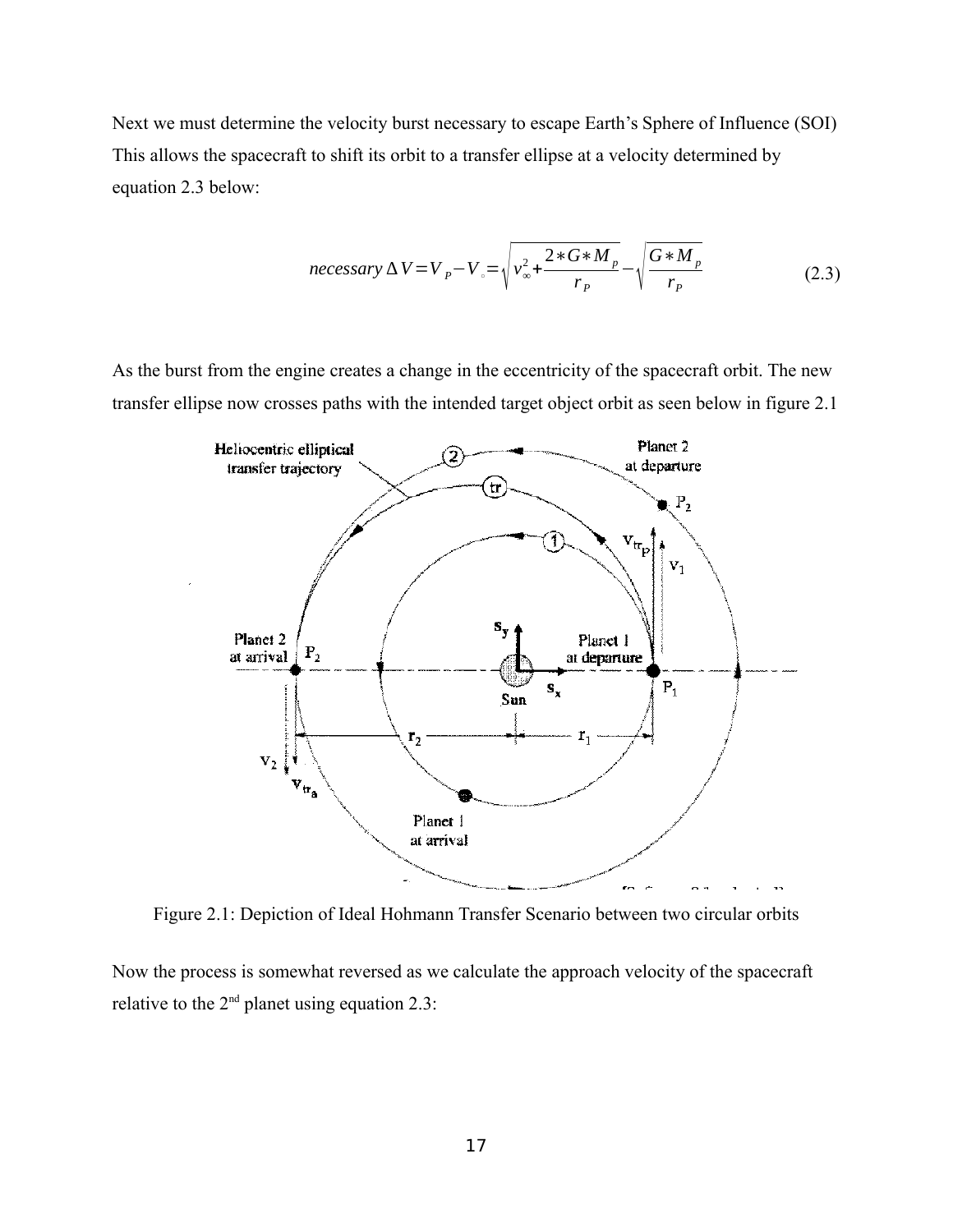$$
P_{2V^{2}} = \Delta V_{2} = v_{\infty_{2}} = \sqrt{\frac{GM_{sun}}{r_{2}}} * \left(1 - \sqrt{\frac{2*r_{1}}{(r_{1} + r_{2})}}\right)
$$
(2.4)

Lastly we must now calculate the velocity burst maneuver that will slow the spacecraft down just enough to fall into a circular orbit about the planet by using equation 2.2 again but in a slightly different fashion. This time the maneuver is negative as the spacecraft will be settling into an orbit rather than trying to escape. All orbits can be calculated, including the path of the transfer ellipse, using equation 2.5:

$$
r_p = \left(\frac{a*(1-e^2)}{1+e}\right) \tag{2.5}
$$

just by simply inserting the respective aphelion and eccentricities. From the orbits we can determine intersection followed the necessary phase angle shift after the period below

$$
\tau = 2 * \pi * \sqrt{\frac{a_p^3}{G * M_p}}
$$
\n(2.6)

is determined then difference in  $\pi$  orbit revolutions determines the amount of time taken for the entire mission.

## **2.2 Continued Burn Approach with VASIMR Engine**

For the continuous burn approach, the position, velocity, and acceleration of the spacecraft now become functions of  $1<sup>st</sup>$  and  $2<sup>nd</sup>$  order differential equations in each direction as seen in equations 2.7, 2.8, and 2.9.

$$
\dot{x} = \frac{-GM}{r^3}x + \frac{T}{m}\left(\frac{\dot{x}}{v}\right) \tag{2.7}
$$

$$
\dot{y} = \frac{-GM}{r^3} y + \frac{T}{m} \left( \frac{\dot{y}}{v} \right)
$$
\n(2.8)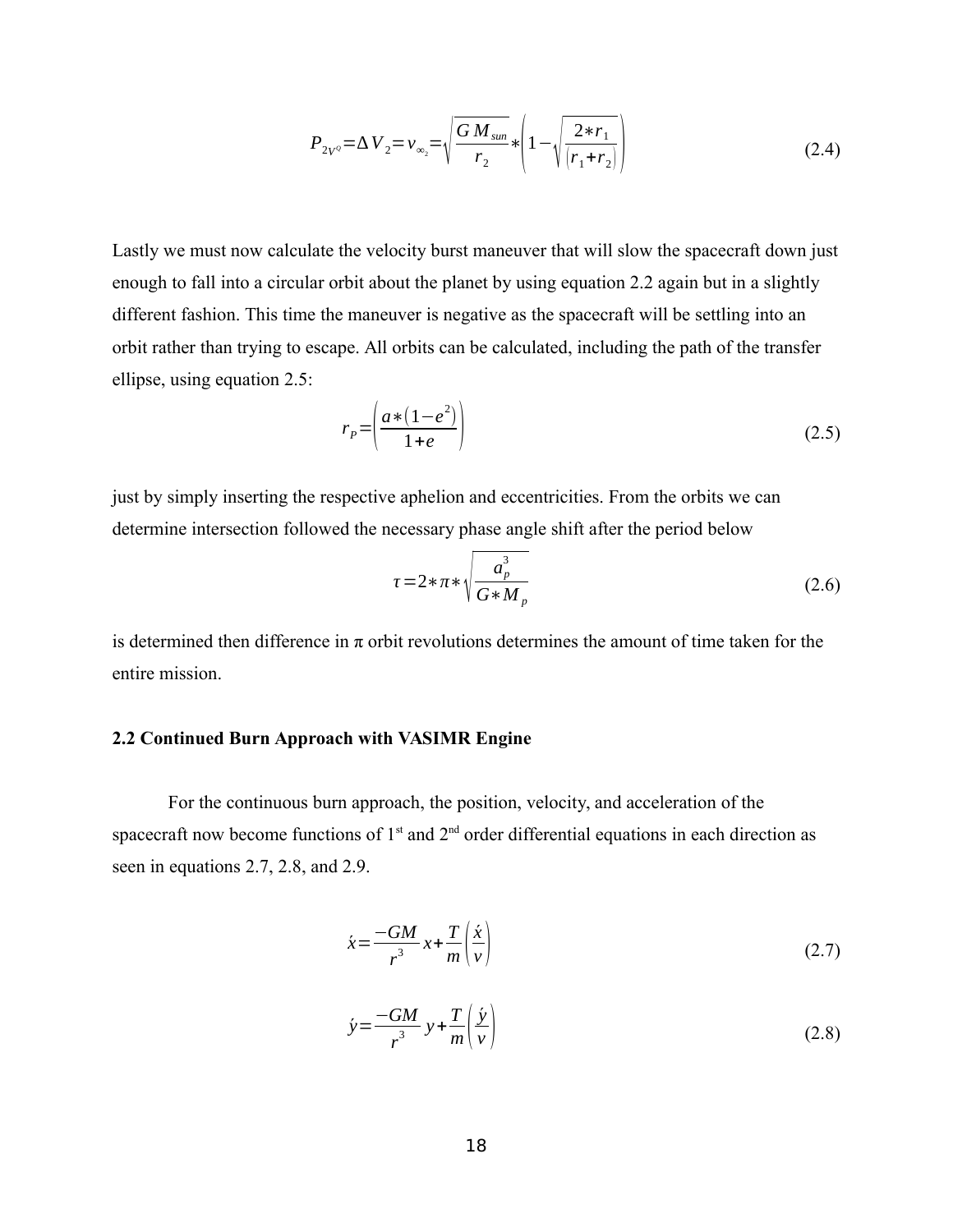$$
\dot{z} = \frac{-GM}{r^3}z + \frac{T}{m}\left(\frac{\dot{z}}{v}\right) \tag{2.9}
$$

Although thrust will be constant throughout the burn, the velocity, position, and mass will also become time dependent equations with the radius being a vector function as well. Mass can be easily calculated as seen in equation 2.10:

$$
M(t) = M_{s/c} + (\acute{m} * t_{burn}(t))
$$
\n(2.10)

with

$$
\dot{m} = \frac{T}{I_{sp} * g} \tag{2.11}
$$

The radius on the other hand will be a bit more difficult as the position vector must be broken up into components at each time interval and added to the next interval before the magnitude can be taken again. This leads the initial calculation of the equations 2.7-2.9 at  $t_{\text{Burn}} = 1$  and being integrated into equations 2.12 and 2.13 below:

$$
v_n(t) = v_n(t_{\text{Burn}} - 1) + \dot{x}(t_{\text{burn}}) \tag{2.12}
$$

$$
p_n(t) = p_n(t_{Burn} - 1) + \dot{x}(t_{Burn})
$$
\n(2.13)

Where n represents the axis frame, x or y-axis, and magnitude is calculated from the 3 axis components for each time interval but the z-axis is held steady at zero due to the 0° inclination assumption. This process is repeated until t reaches the end of  $t_{\text{Burn}}$  which is approximately 15, or 900 seconds. Similarly, the specific angular momentum and eccentricity vectors as well as the true anomaly are also functions of the time differential and must be calculated at each time interval but only after the velocity and position vectors have been calculated.

$$
\vec{h}(t) = (\vec{p}(t) \times \vec{v}(t))
$$
\n(2.14)

$$
\vec{e}(t) = \frac{(\vec{v}(t) \times \vec{h}(t))}{G * M_{Earth}} - \frac{\vec{p}_n(t)}{\|\vec{p}(t)\|}
$$
(2.15)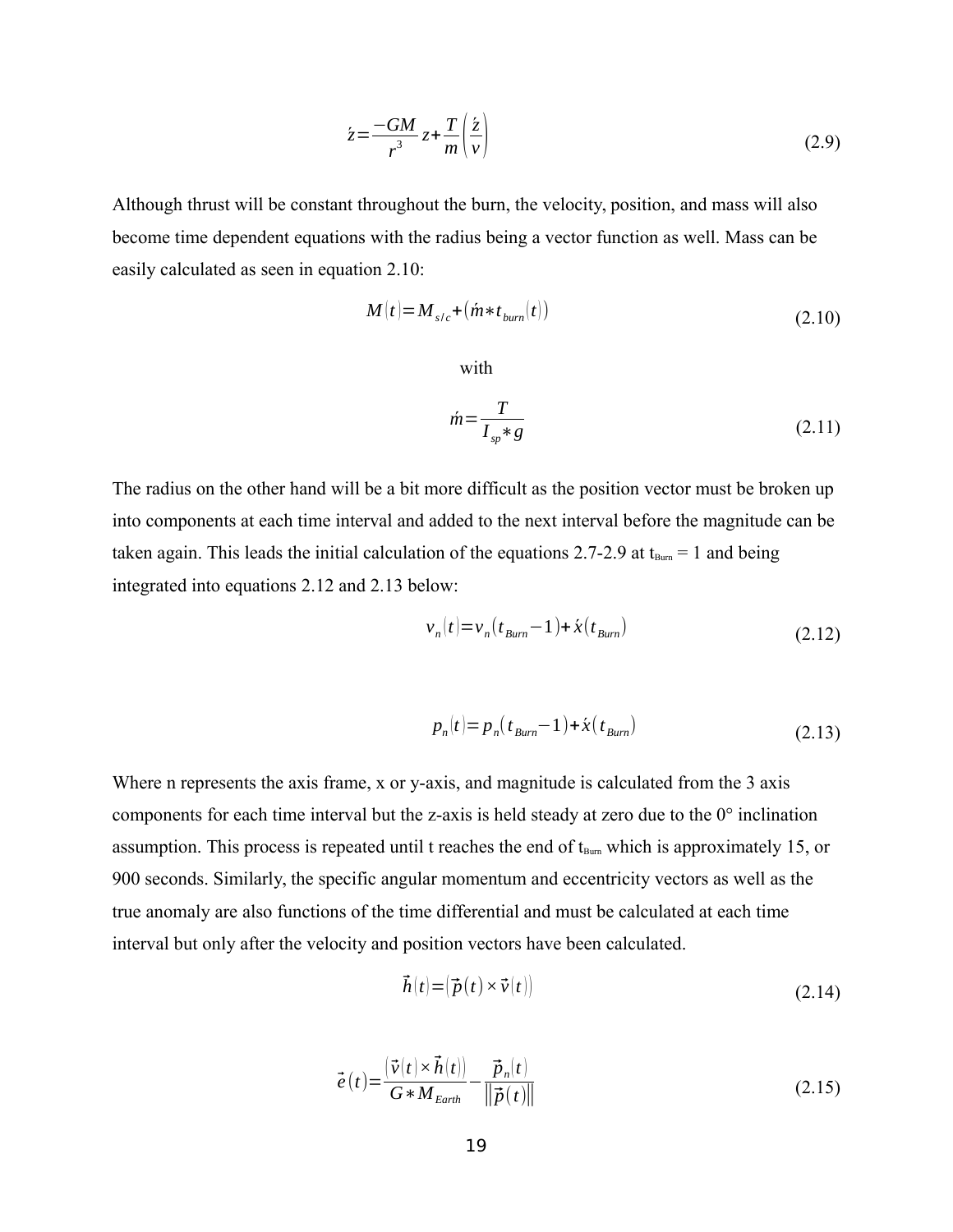$$
\vec{p}_n(t) \cdot \vec{e}_n(t)
$$
\n
$$
\theta(t) = \cos^{-1}(\lambda \vec{\omega} ||\vec{p}(t)|| \cdot ||\vec{e}(t)||)
$$
\n(2.16)

then simply just graph true anomaly at its respected time interval to generate the graphs of motion as the continuous burn occurs.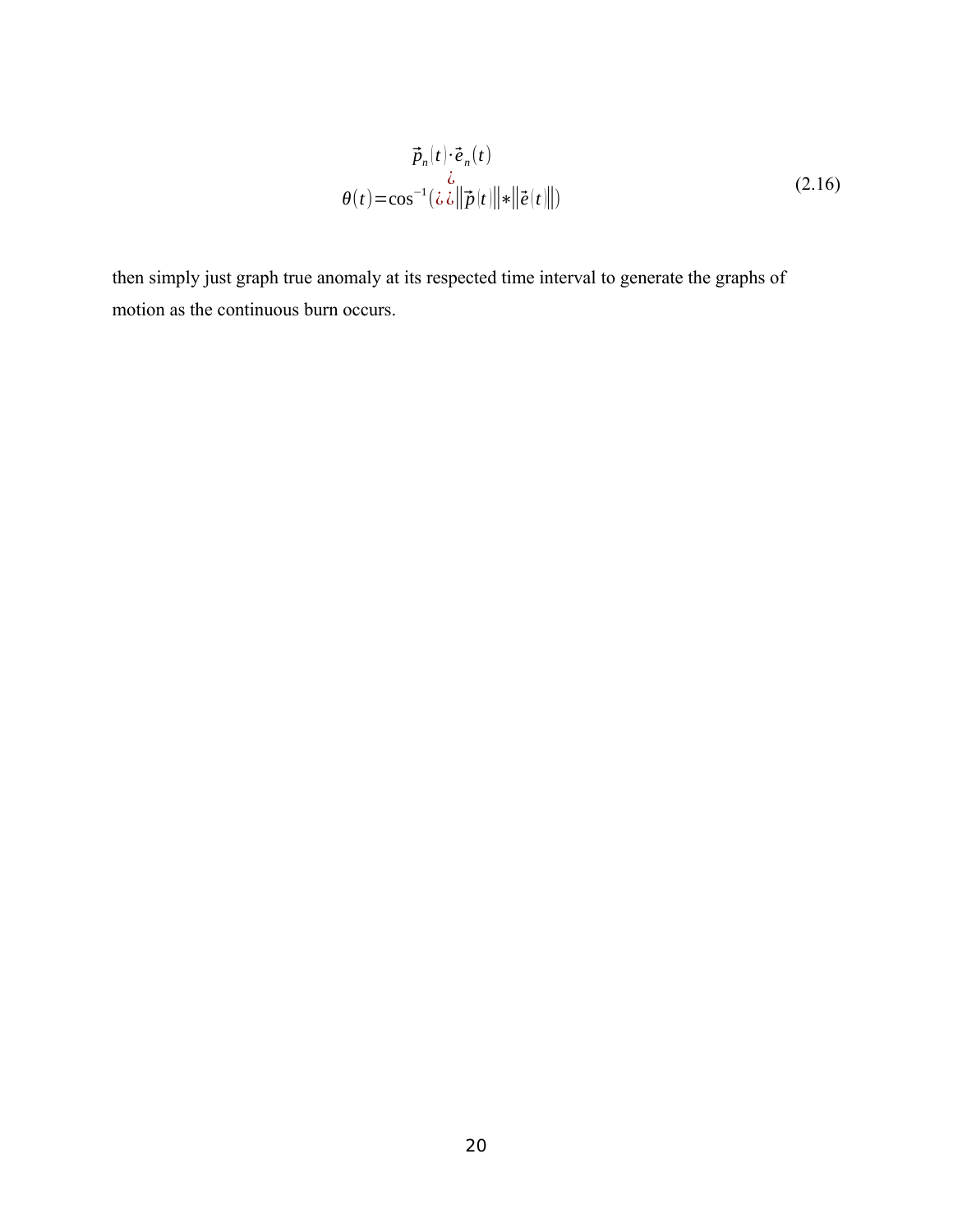#### **CHAPTER 3**

#### **PROGRAM AND SIMULATION SETUP**



Figure 3.1: Simulink model for generating 3-D astrodynamics simulation

The Matlab code will be separated into two large m-files; one for the base Hohmann Transfer scenario and the other will serve as the model for VASIMR engine configurations. Figure 3.1 represents the Simulink layout that will generate the 3-dimensional simulations. That file will also have its own Matlab code subroutines that can be altered to account for various engine configurations and phase angle shifts in Mars orbit as the period of the transfer ellipse decreases with a larger thrust burn.

It is important to note that these programs and simulations were run on the publicly accessible student version that can be purchased from the Mathworks website. The student version was used due to its financial benefit as well as the added benefit of ease of access.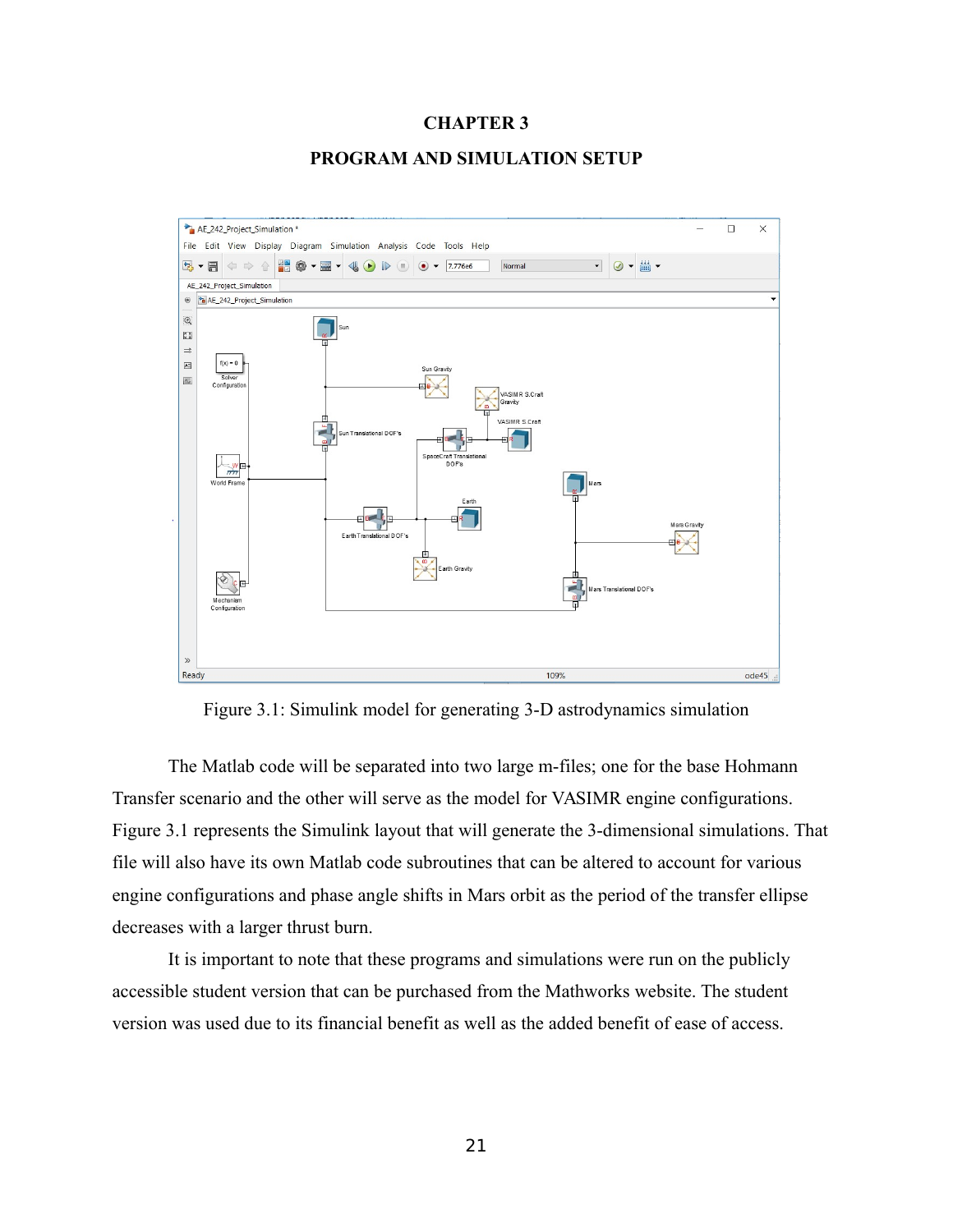#### **CHAPTER 4**

## **INITIAL CONDITIONS, ASSUMPTIONS, AND VARIOUS SCENARIOS**

Interplanetary planetary travel is incredibly complex and full of unknown variables that make the calculation of risk tremendously difficult. There are so many factors that can affect the transition of a spacecraft from orbiting one planet to another. Dangers and perturbations to interplanetary calculations can stem from solar radiation, solar winds, gravitational forces due to the sun and other planets, solar flares, any errors in spacecraft systems, and small asteroids. However, for simplification purposes in this project, calculations will be completed under the assumption that any risk from floating space debris will be nonexistent. Also perturbations due to any of the factors aforementioned or not listed will be neglected along with any corrections that may have to be accounted for in terms of changing spacecraft mass due to propellant use. Also it will be assumed that Earth, Mars, the Sun, and the Spacecraft will be located on the same plane of reference. Any discrepancies in orbit plane inclination will be assumed to be negligible allowing for a benchmark comparison as the level of computing power for those calculations and 3-D simulations is not easily accessible. Some of the global constants are listed below:

| Planet | Mass $(kg)$  | Radius  | Semi-Major  | Aphelio  | Perihelio | eccentricity | Period                         |
|--------|--------------|---------|-------------|----------|-----------|--------------|--------------------------------|
|        |              | (km)    | (km)        | $n$ (km) | $n$ (km)  |              | $\left($ <i>days</i> $\right)$ |
| Earth  | 5.972e24     | 6378    | 149,600,000 | 152.1    | 147.1     | .0167        | 365.2                          |
| Mars   | $6.417$ le23 | 3390    | 227,920,000 | 249.2    | 206.6     | 0935         | 687.0                          |
| Sun    | l.989e30     | 695,800 |             |          |           |              |                                |

The project spacecraft will be treated as a particle moving about the relative 2-D plane in which the celestial bodies are located and its mass will be 6000kg. This is based upon the InSight and MarCo missions with added mass to account for the weight-to-power ratio of the various engine configurations as well as spare mass for other components and subsystems. Propulsive forces exerted by the spacecraft will vary as the use of propulsion in this project as each configuration will increase the thrust output but burn time and specific impulse will remain constant. Other constants will be used such as the Universal Gravitational Constant G  $(6.67e-20 \text{ km}^3/\text{kg}^* \text{sec}^2)$ and Earth's local gravity g (9.81 m/sec<sup>2</sup>) will be used throughout this project.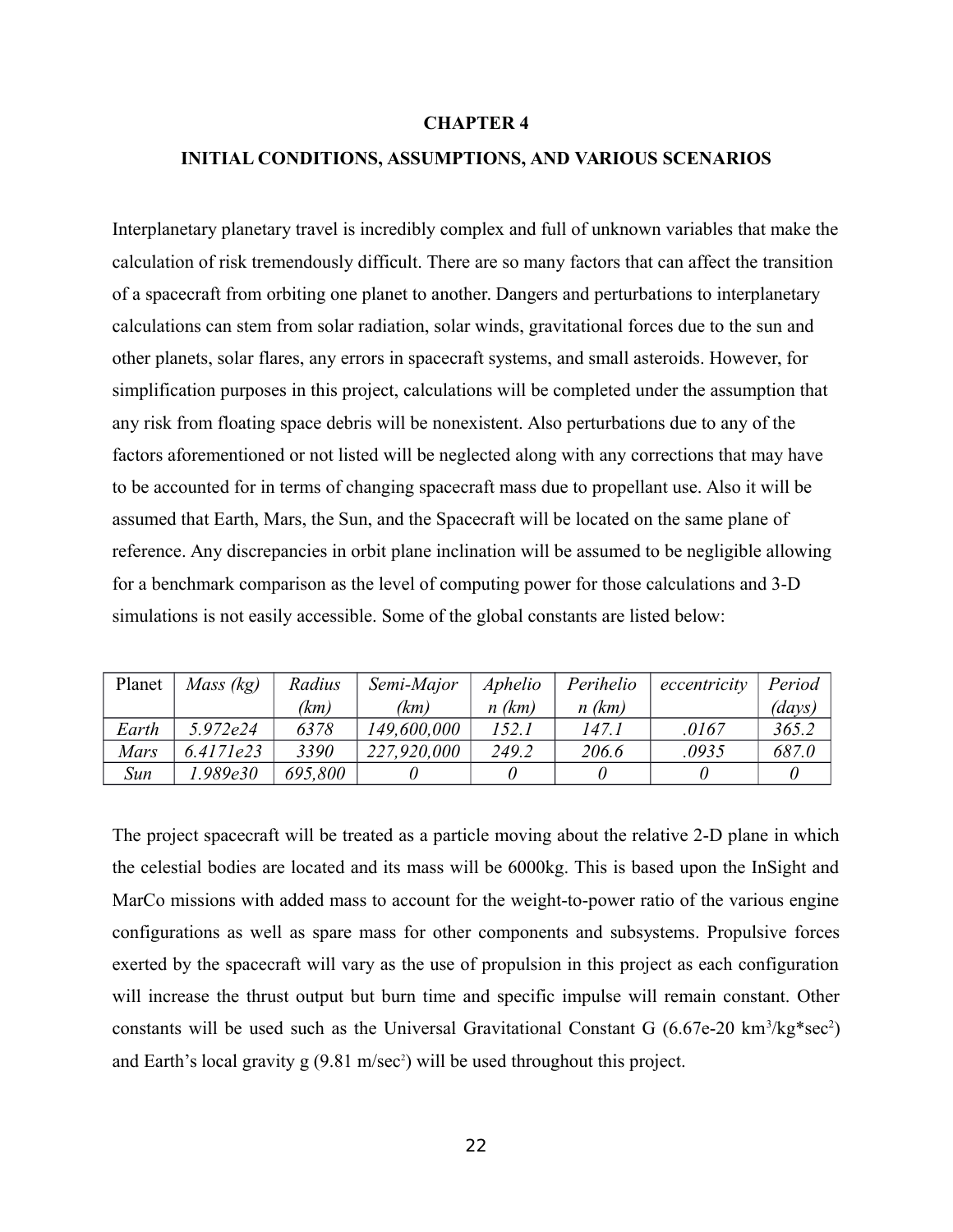## **4.1 Various VASIRM Engine Configurations**

In terms of the spacecraft, for now it will be hypothetically powered by a purely theoretical nuclear reactor as noted that solar electric propulsion will not produce the necessary power to operate the propulsion system as well as all other mission subsystems. The table below depicts the necessary characteristics for one dual core VASIMR engine.

| <b>VASIMR</b>    | <b>Mass</b> | Radius | Fuel   | Max Isp | Max    | Max    | Max           |
|------------------|-------------|--------|--------|---------|--------|--------|---------------|
| Spacecraft       | (kg)        | (km)   | Type   | (sec)   | Burn   | Power  | <b>Thrust</b> |
|                  |             |        |        |         | Time   | (kw)   | (N)           |
|                  |             |        |        |         | (sec)  |        |               |
| 2 Engine         | 6000        | .01    | Argon  | 5000    | 900    | 200    | 10.2          |
| Configuratio     |             |        |        |         |        |        |               |
| $\boldsymbol{n}$ |             |        |        |         |        |        |               |
| 4 Engine         | (6, 9)      | (6)    | (6, 9) | (6, 9)  | (6, 9) | (0, 2) | 20.4          |
| Configuratio     |             |        |        |         |        |        |               |
| n                |             |        |        |         |        |        |               |
| 6 Engine         | (6, 9)      | (6)    | (6, 9) | (6, 9)  | (6, 9) | (6, 9) | 30.6          |
| Configuratio     |             |        |        |         |        |        |               |
| n                |             |        |        |         |        |        |               |

There will be 2 other configuration scenarios with 4 and 6 engines integrated into the hypothetical spacecraft. However, due the large initial mass, the added engines and propellant will fit within the proposed spacecraft mass. The burn time, specific impulse, and fuel type will not change in order to maintain consistency when comparing the scenarios. The initial orbit, which is depicted in figure 4.1,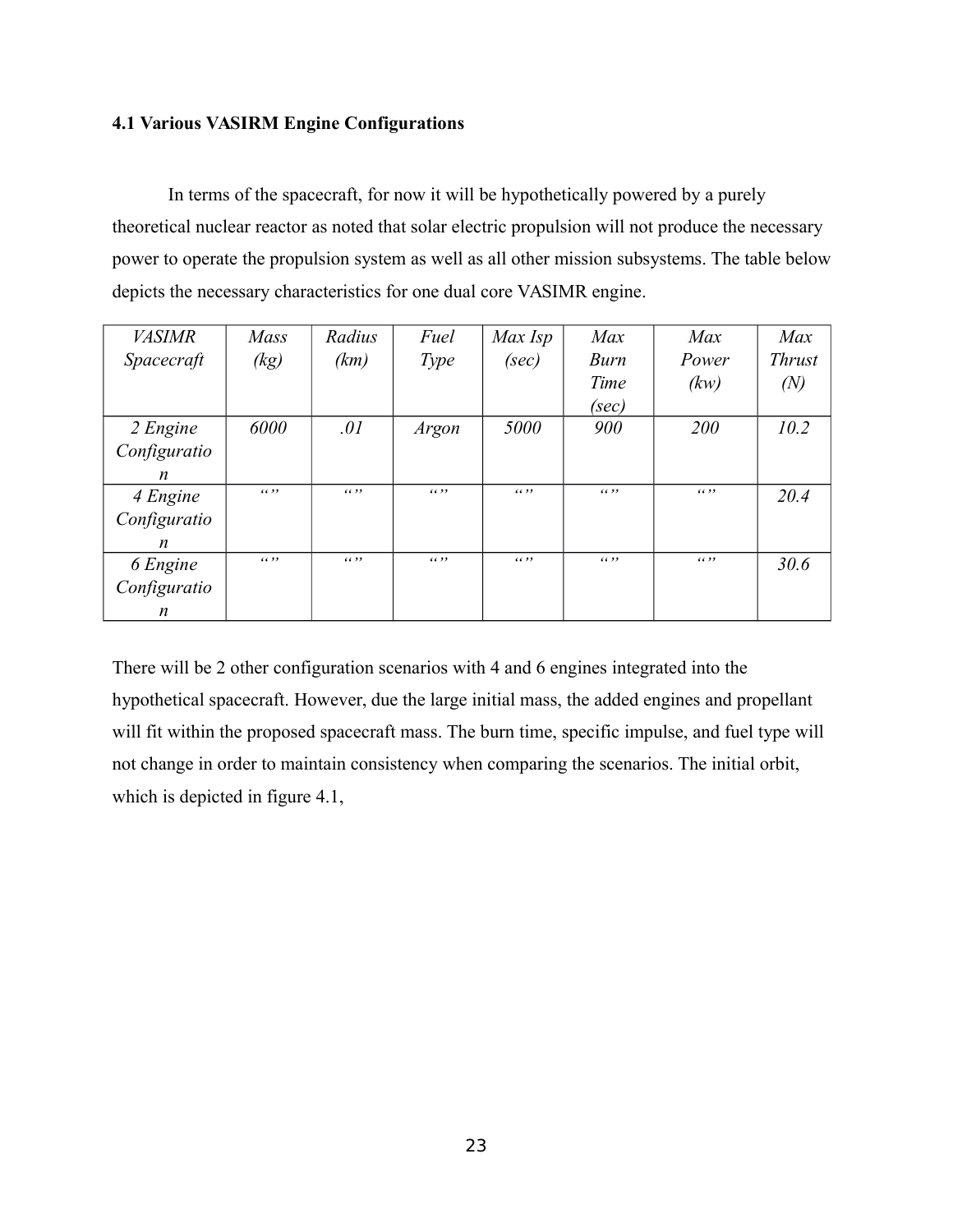

Figure 4.1: Graphical representation of spacecraft initial orbit about Earth

will be at approximately 400km altitude, corresponding to the approximate orbit of the ISS, as it is the implication that any mission utilizing the VASIMR technology will depart from the ISS; treating it as a sort of home base. All calculations and simulations will begin when the spacecraft velocity is perpendicular to the Earth's relative x-axis as depicted previously in figure 2.1. This will allow simpler initial conditions in both the Hohmann transfer and VASIMR engine configuration scenarios. Likewise, Earth's relative position to the sun will be when the Earth is has reached its Aphelion position and its velocity vector will also be perpendicular to the Sun's relative x-axis. Mars' phase shift angle, velocity vector, and initial positon vector will be calculated using equations 2.4 and 2.5; using the spacecraft's calculated eccentricity at departure, combined with trigonometric calculations.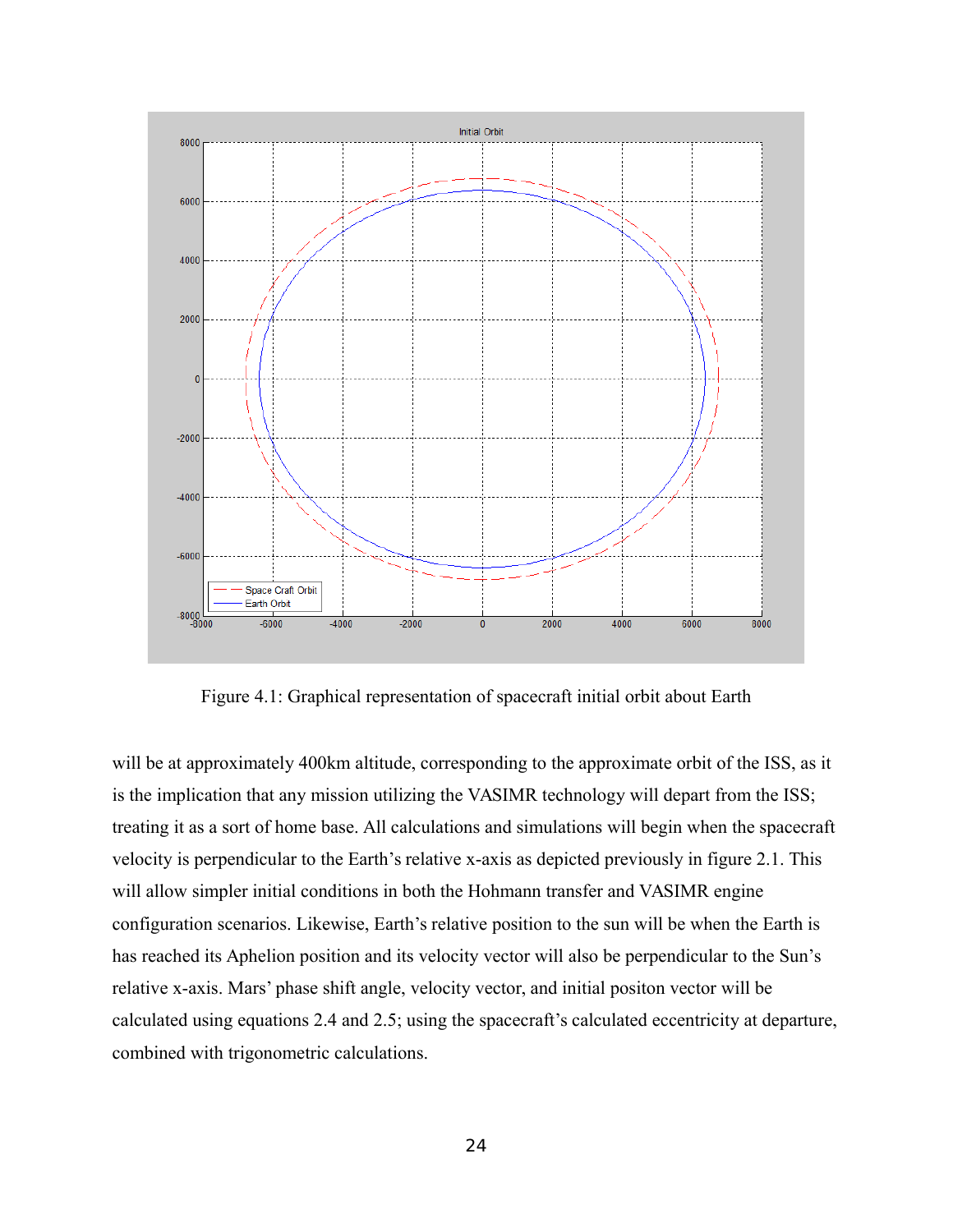#### **CHAPTER 5**

#### **GENERATED GRAPHS AND SIMULATIONS**

This section will be separated into 4 parts; The Hohmann Transfer Scenario will be first and serve as the base model and then 3 separate VASIMR engine configurations: 2x200kw, 4x200kw, and 6x200kw, to demonstrate the application and efficiency of multiple VASIMR engines. Each of the 3 configurations will consist of graph depicting spacecraft orbit during acceleration and snapshots of the spacecraft as it travels to Mars

## **5.1 Hohmann Transfer**

The calculations from scenario I have demonstrated that a Delta V of approximately 3.5679 km/sec is required for the spacecraft to escape Earth's gravity and reach Mars in approximately 283.761 days or .77142 years after Mars phase angle shift is applied. This transfer time window is just over 9 months which is around what NASA is currently operating under. The subsequent scenarios will aim to greatly reduce this time required for travel. The transfer ellipse along with the orbits of Earth, Mars, and the initial spacecraft orbit are displayed in figure 5.1 to visually depict the Hohmann Transfer window.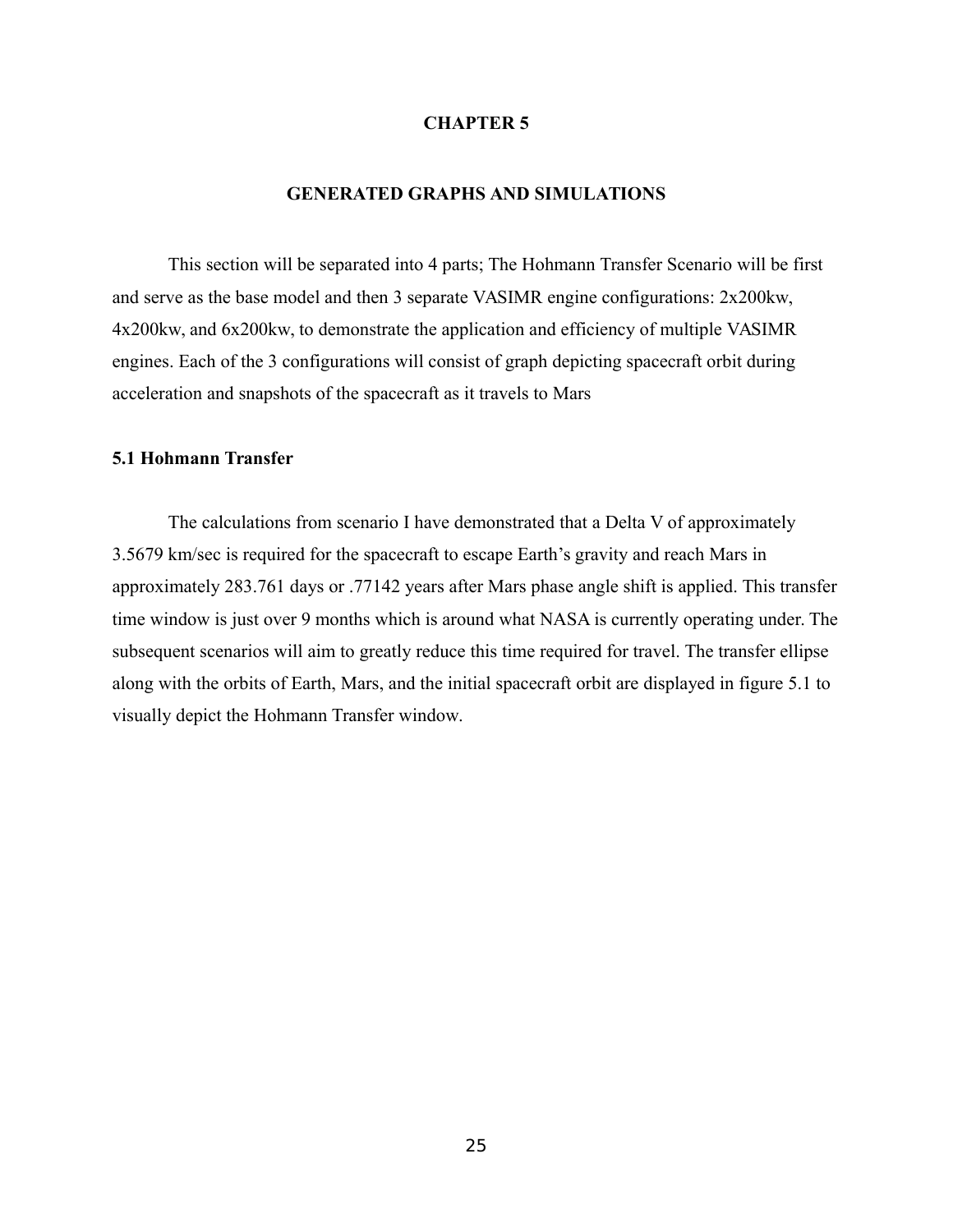

Figure 5.1: Graphical representation of Hohmann Transfer maneuver

The intersections of the transfer ellipse and Mars' orbit are can be clearly seen and confirm the approximate time of travel. Mars phase angle shift is calculated only to assist in time of departure to ensure that when the spacecraft crosses the Mars orbit, Mars is in the same location allowing for a second burn so that the spacecraft can fall into a Mars synchronous orbit. The orbits themselves do not change. The difference in orbital radius between and the spacecraft is approximately 400km, which corresponds to the orbital altitude of the International Space Station (ISS), but this graph shows how miniscule that distance is when compared to other astronomical distances.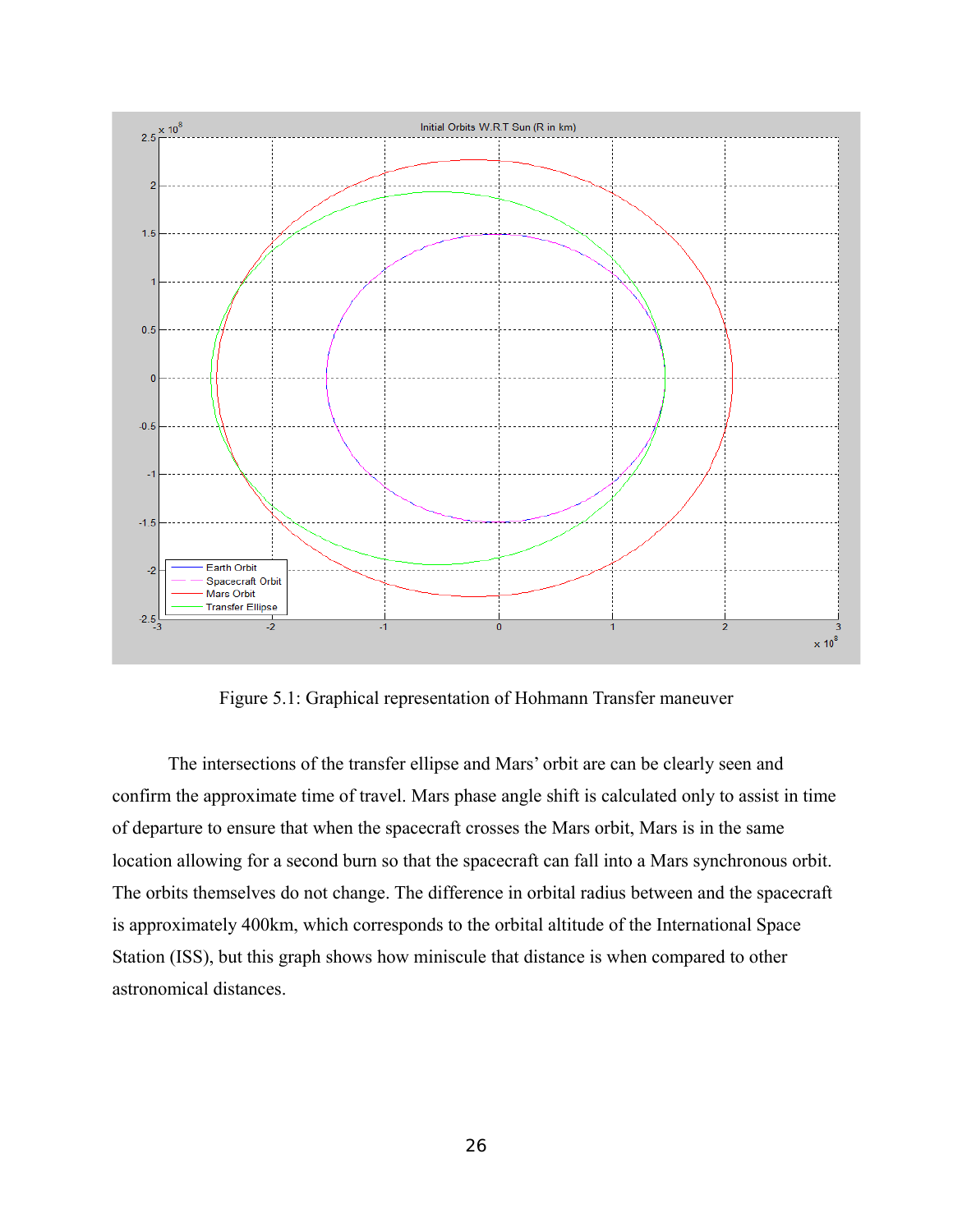#### **5.2 Configuration 1: 2x200kw VASIMR Engine**

The Calculations from configuration I are divide into two parts with the first being the carrying out of the constant thrust maneuver and calculating the velocity at the end of the burn. Second being the simulation of the spacecraft as it departs from Earth. Given the characteristics of the VASIMR engine and applying them to the spacecraft it has been calculated that the thrust burn maneuver will allow the spacecraft to achieve a velocity of approximately 8.7544 km/sec after completing approximately 5.5 revolutions as seen in the figure 5.2.



Figure 5.2: Graphical representation of time lapsed VASIMR thrust burn for configuration 1

Once the burn is complete and the velocity has reached its maximum, the resultant velocity vector was then used as the input vector for the 3-D simulation which can be ran in Simulink with the adjusted code in the subroutines. The Simulation depicts a correct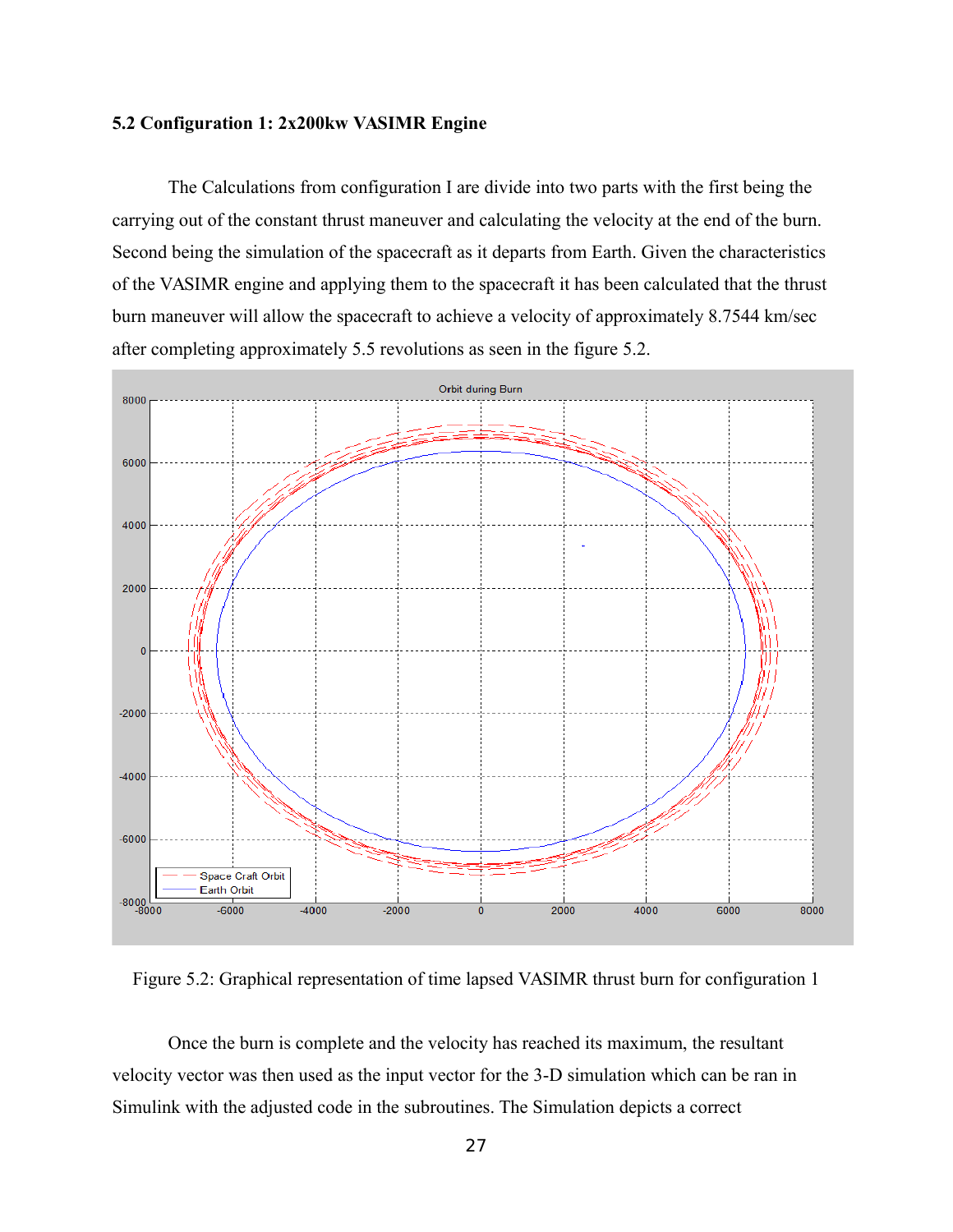interplanetary trajectory allowing for Mars orbit capture but most impressively is the fact that this is accomplished in approximately .246 years or 90 days. That is an 68% decrease from the current NASA estimates. Snapshots of the simulation at 3 points; initial, approximate middle, and approximate end, are taken to demonstrate the effect of the VASIMR engine continuous burn and the calculated phase angle shift for the reduced transfer time.



Figure 5.3: Top-view Screenshot of 3-D simulation at  $t = 0$  secs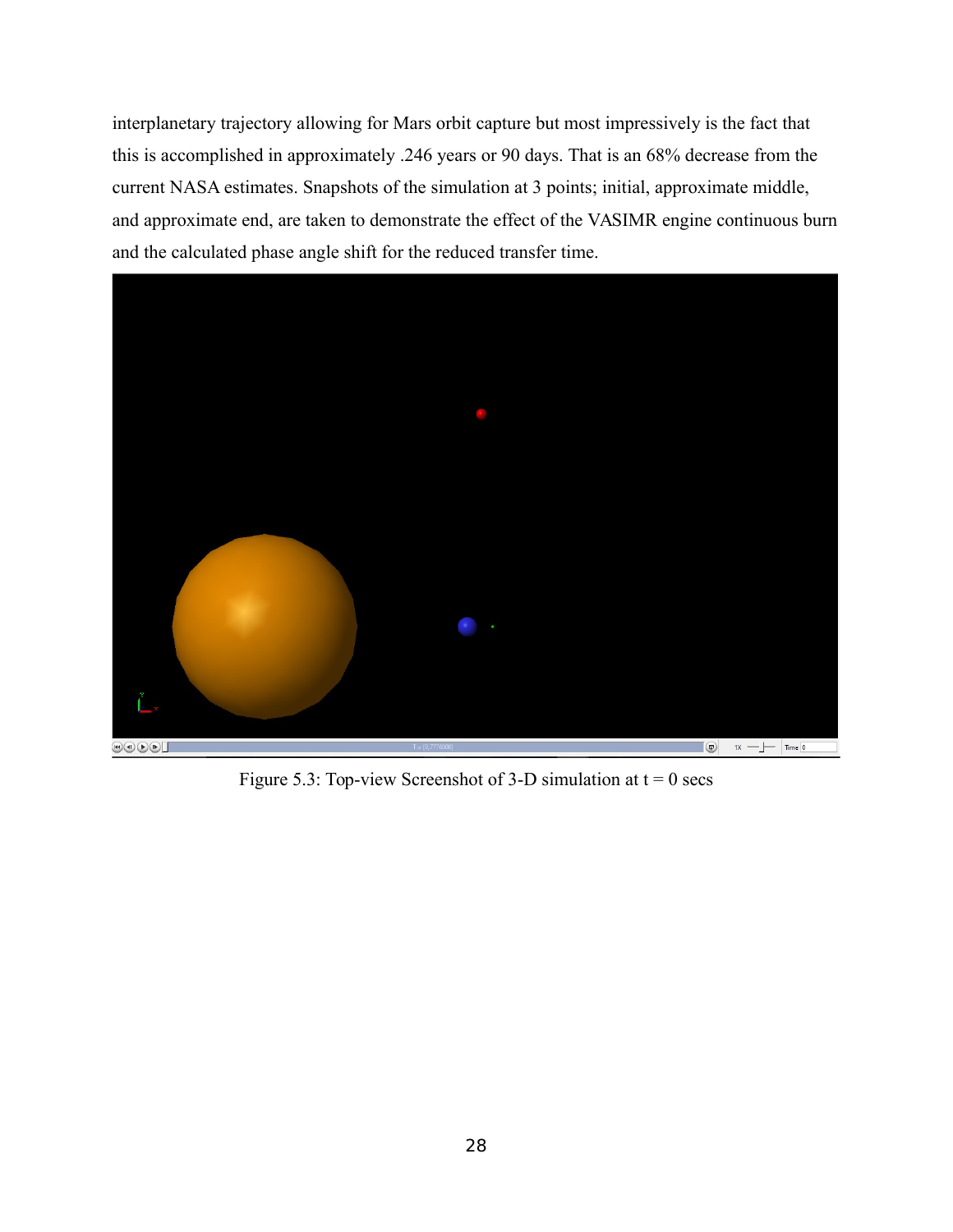

Figure 5.4: Top-view Screenshot of 3-D simulation at  $t = 3.9207e6$  secs or  $\sim$  45 days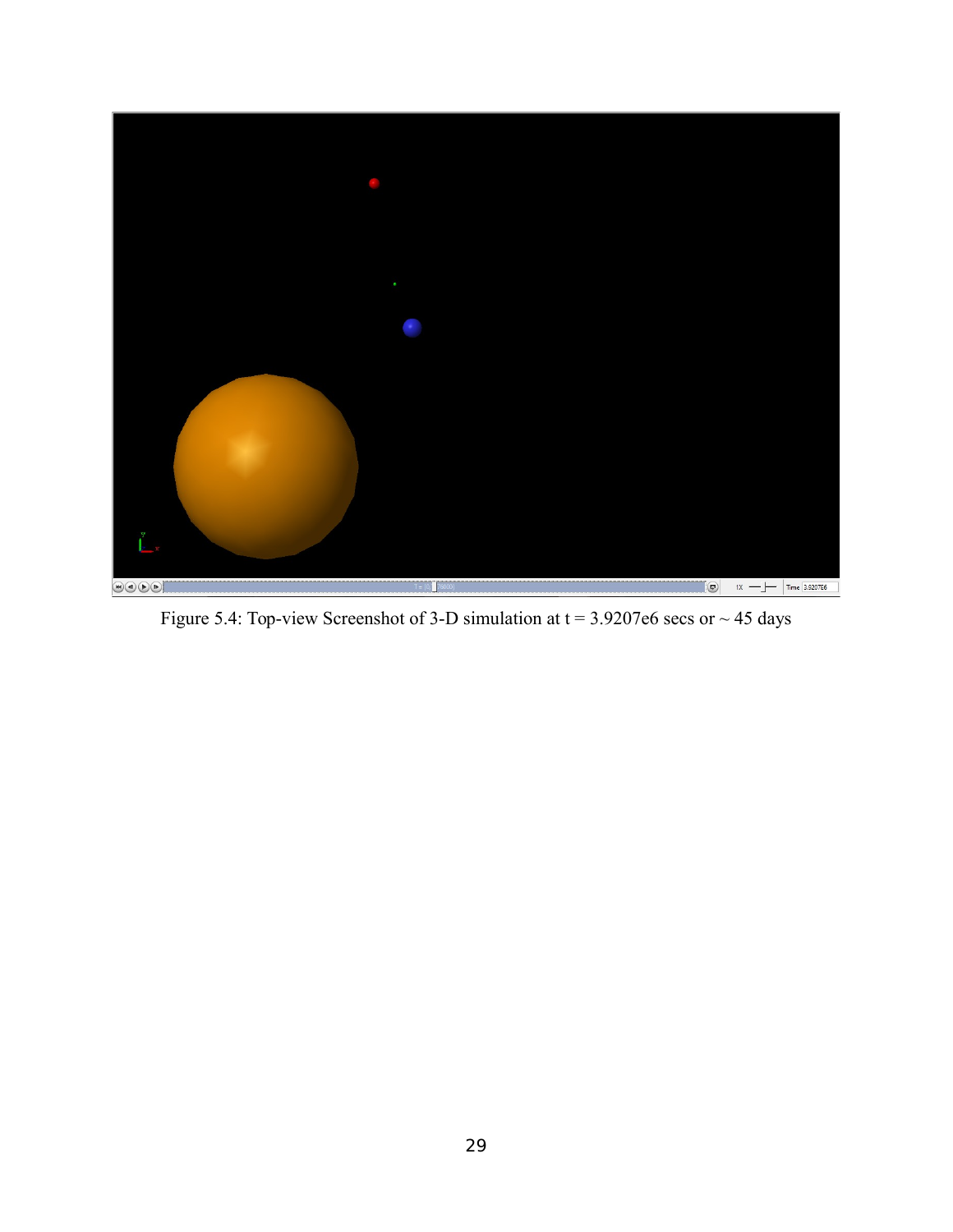

Figure 5.5: Top-view Screenshot of 3-D simulation at  $t = 7.776e6$  secs or  $\sim$  90 days

The visual representations of the Earth, Mars, and the spacecraft have been scaled up for the sake of comparison. This model would not be possible if all planets and spacecraft were to scale. These are all top view image captures as all bodies lie on the same equatorial plane and there are no position, velocity, or acceleration components in the z-directional axis. The time lapses seen in the bottom right hand corner are in seconds and the overall simulation is approximated to last 3 seconds with each passing second accounting for approximately 30 days of travel time. The simulation is terminated when the spacecraft is deemed to approach a sufficient distance so that the subsequent deceleration maneuver can be performed or a flyby course can be initiated.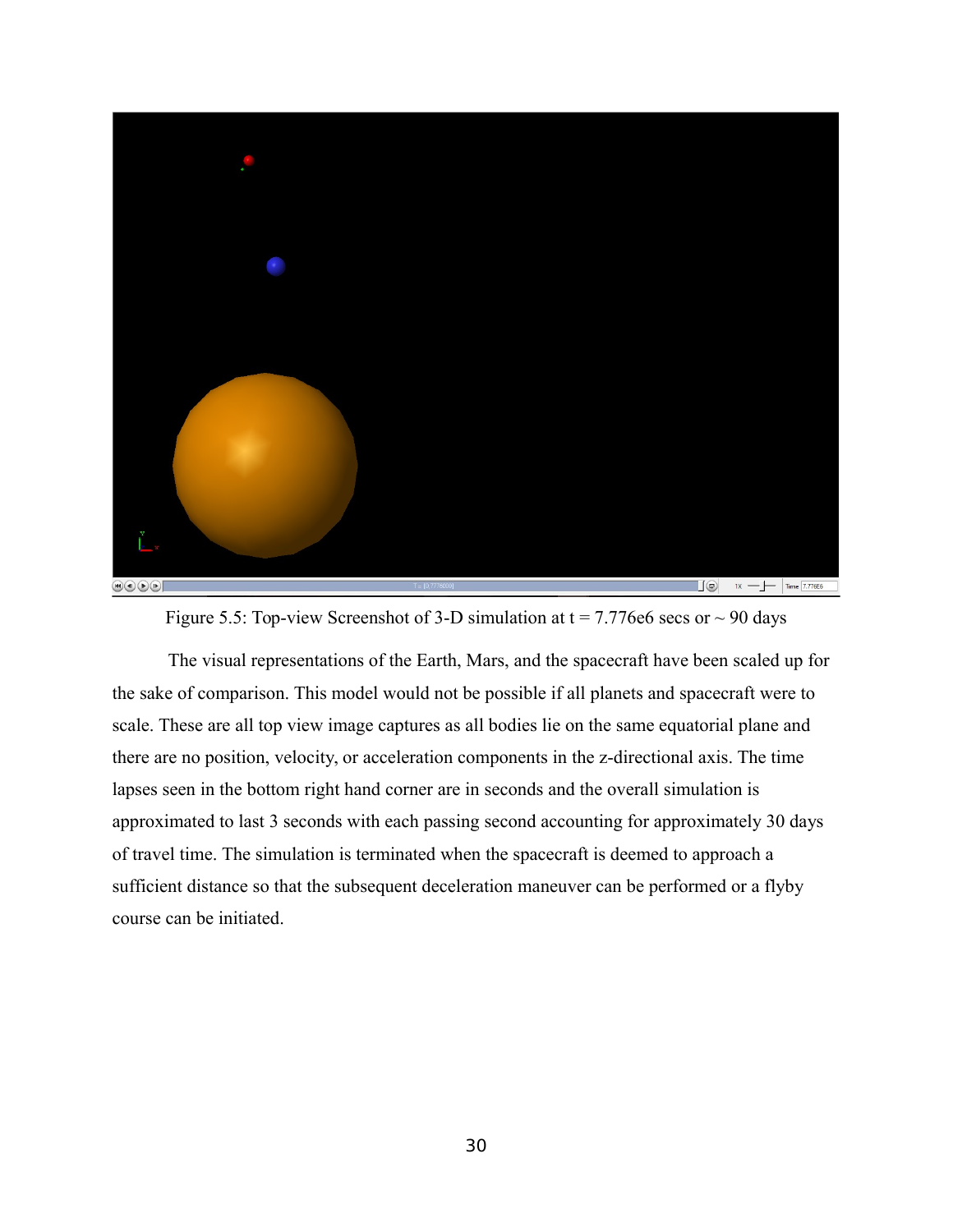#### **5.3 Configuration 2: 4x200kw VASIMR Engine**

Exactly like configuration I, Calculations from configuration II are divide into the previously stated two parts with the exception of the double the thrust force. For this configuration it has been calculated that the thrust burn maneuver will allow the spacecraft to achieve a velocity of approximately 9.9429 km/sec after completing approximately 6.1 revolutions as seen in the figure 5.6.



Figure 5.6: Graphical representation of time lapsed VASIMR thrust burn for configuration 2

This configuration clearly demonstrates a decrease in the travel but unfortunately not a significant amount to concluded high efficiency. The Simulation depicts that the interplanetary trajectory is accomplished in approximately .224 years or 82 days. That is only a 9% decrease from scenario I. Snapshots of the simulation at 3 points; initial, approximate middle, and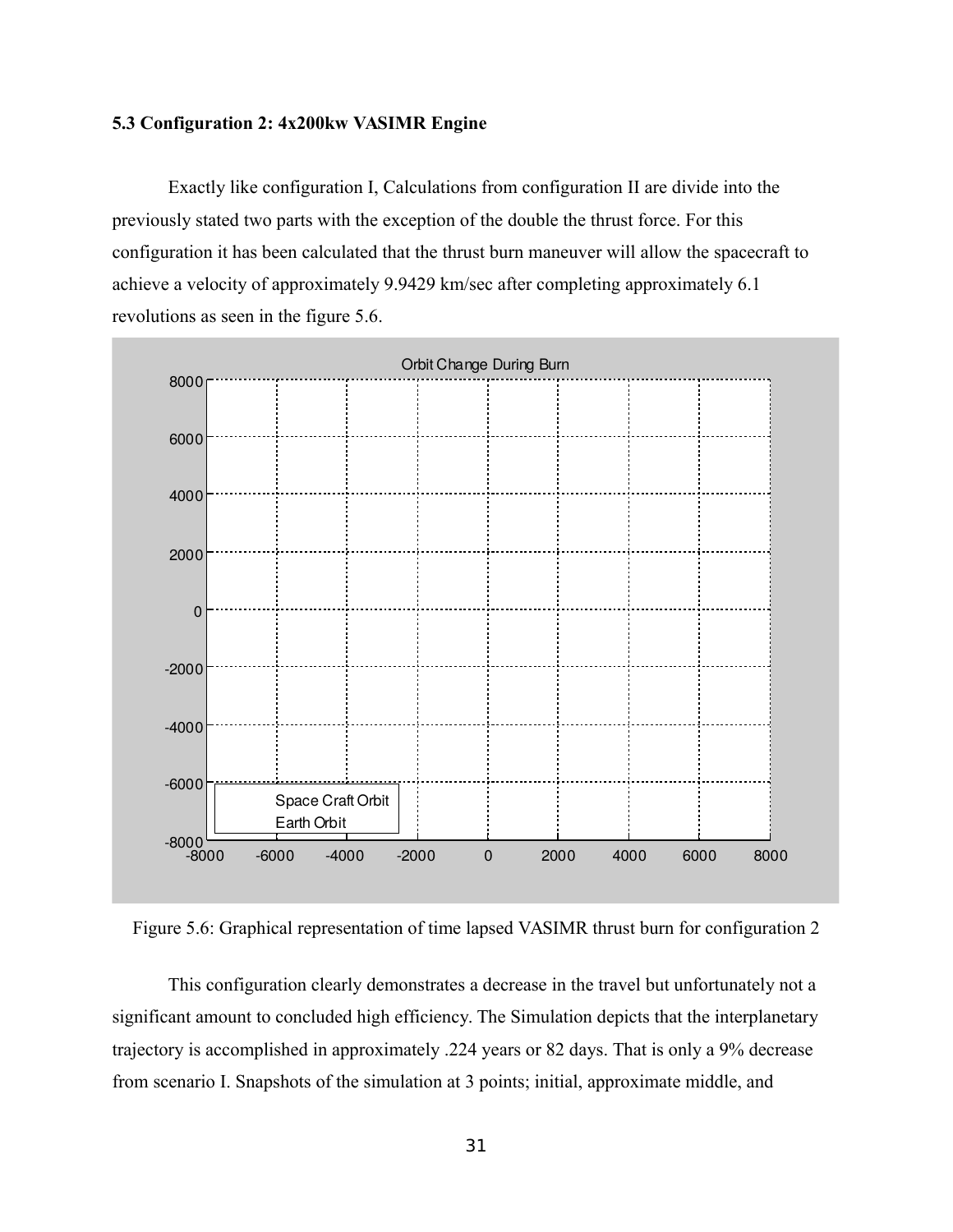approximate end, are taken to demonstrate the effect of the VASIMR engine continuous burn. In order to better visually demonstrate any increases in efficiency, in regards to reduced travel time; Earth, Mars, and the spacecraft will begin from the same initial conditions as configuration I.



Figure 5.7: Top-view Screenshot of 3-D simulation at  $t = 0$  secs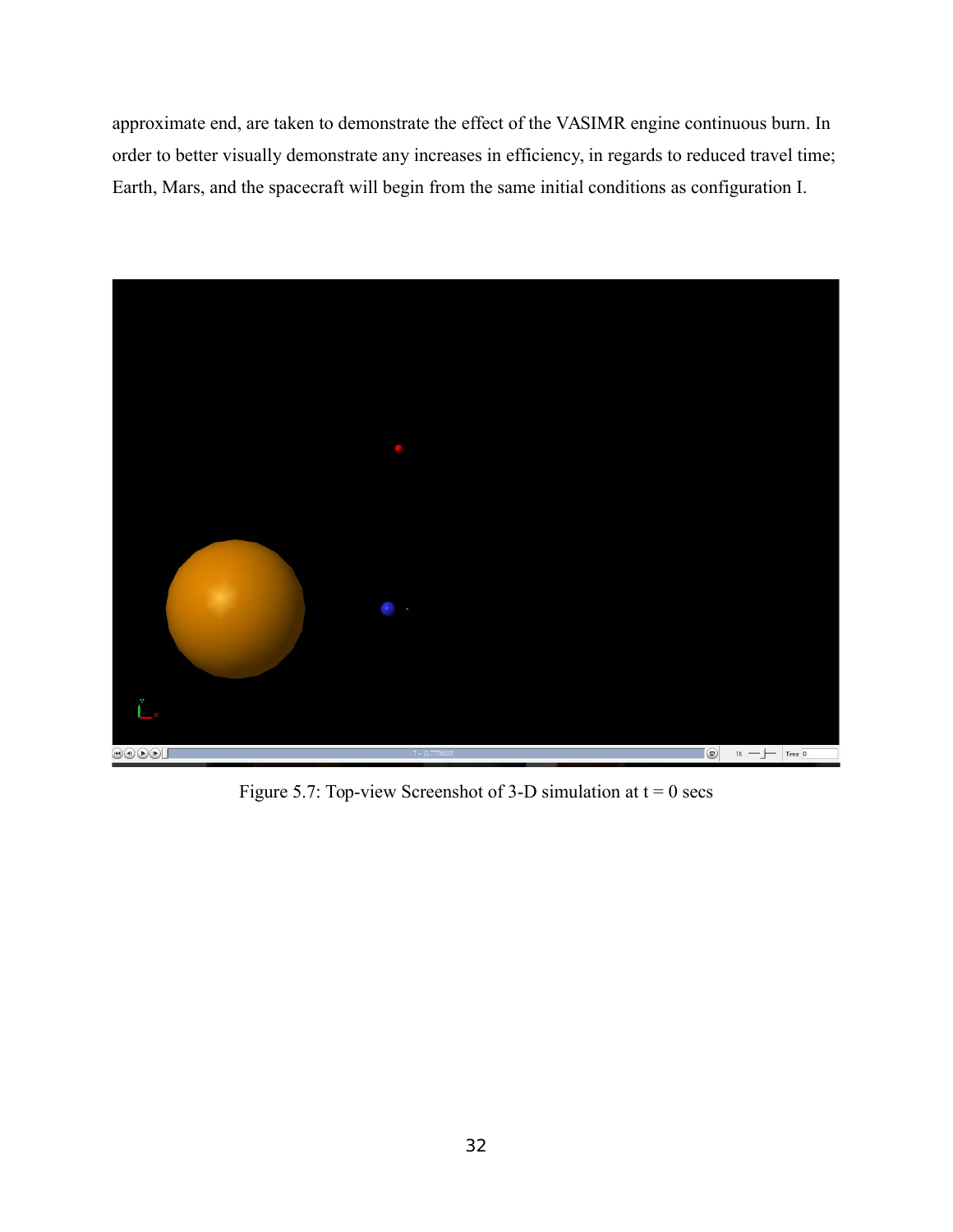

Figure 5.8: Top-view Screenshot of 3-D simulation at  $t = 3.9207E6$  secs or  $\sim$  45 days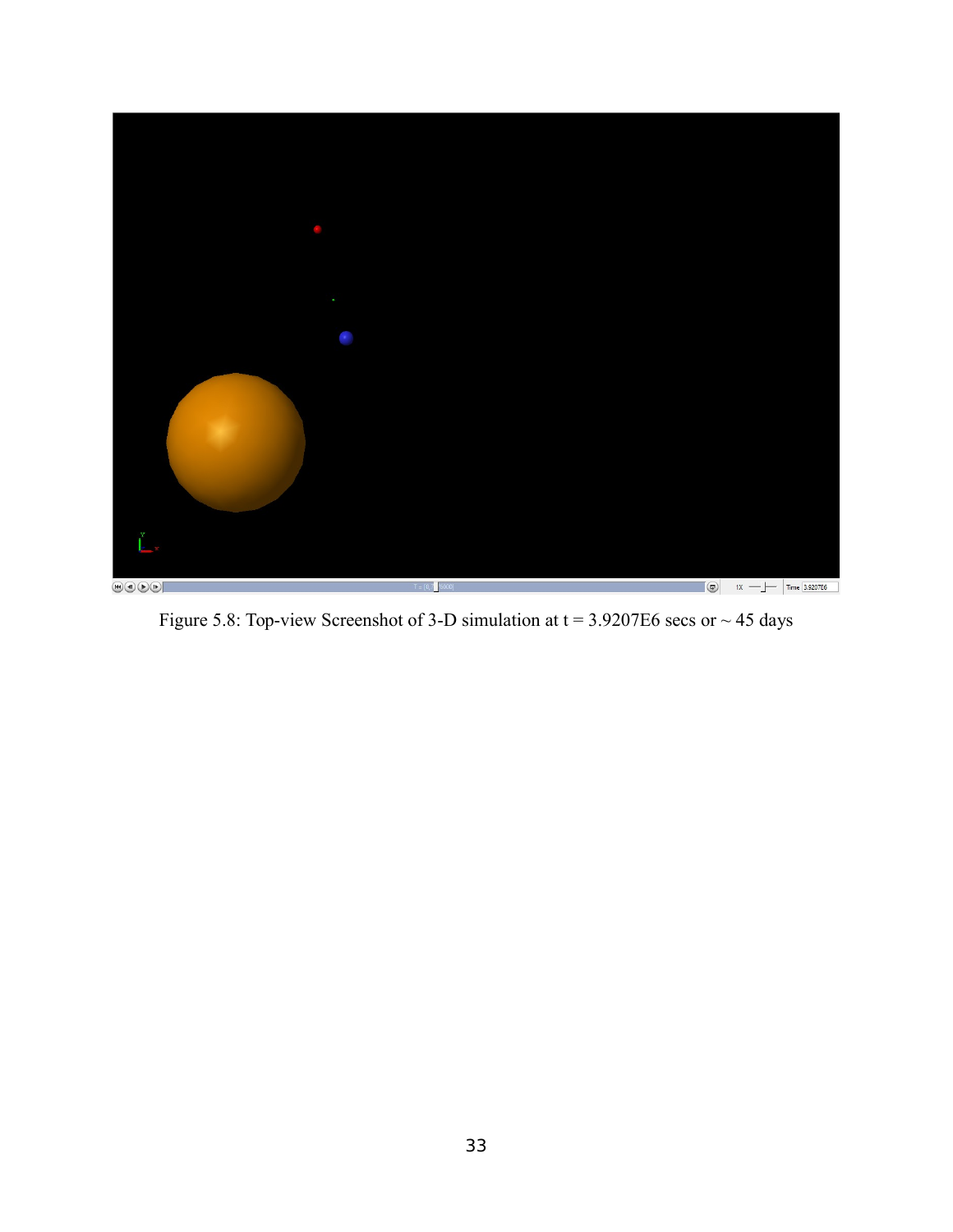

Figure 5.9: Top-view Screenshot of 3-D simulation at  $t = 7.1175E6$  secs or  $\sim 82$  days

The simulation for configuration II shows that the spacecraft intersects with the Mars orbit at an earlier point in the orbit as oppose to configuration I shown in figure 5.5. This configuration appears to be more well suited for a direct insect with the planet if landing on the surface is a key goal of the mission. However, it must also be noted that under the proper Mars phase angle shift, intersect for spacecraft may occur earlier, though perhaps not to a significant degree, and with a more desired orientation.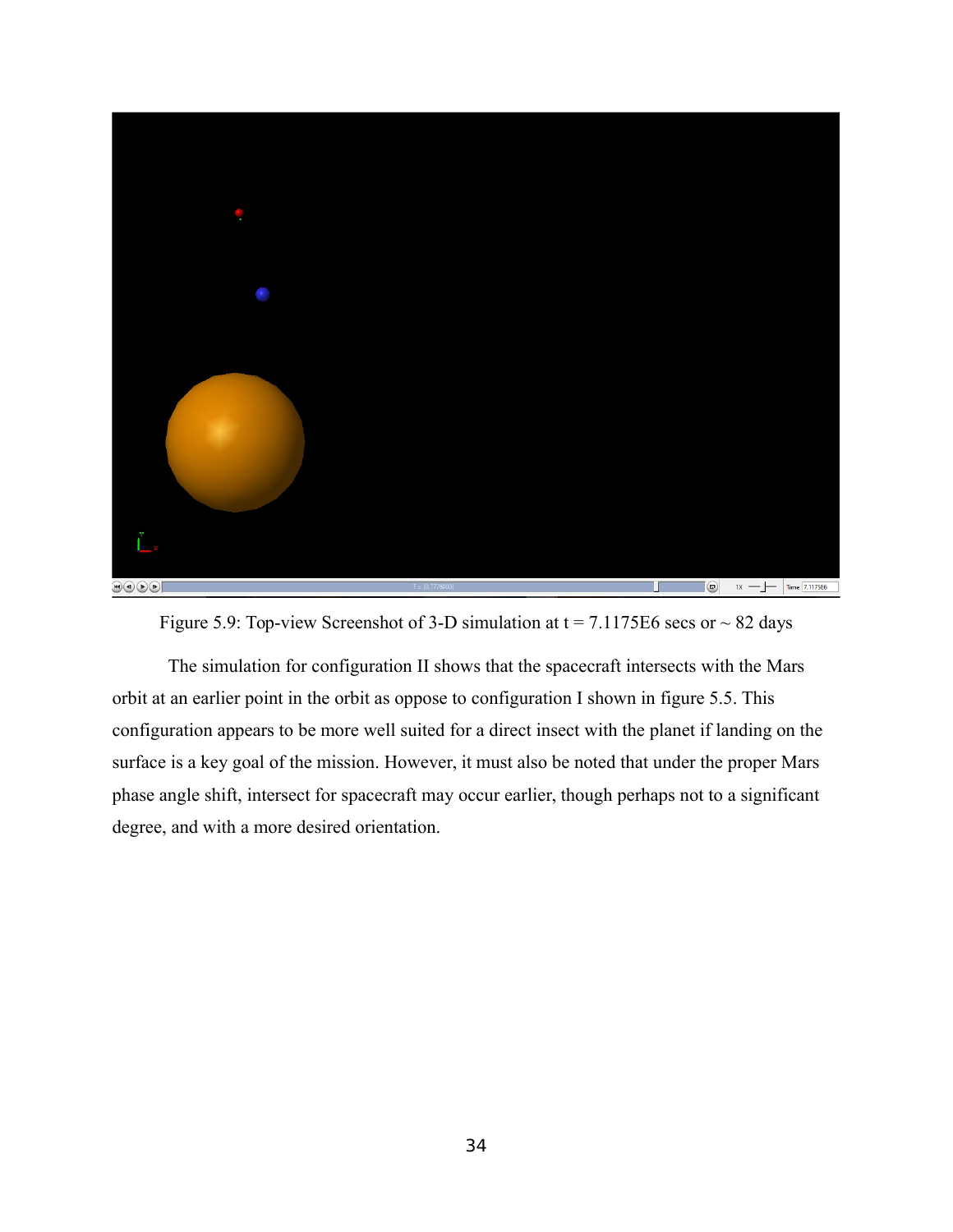#### **5.4 Configuration 3: 6x200kw VASIMR Engine**

 Lastly, calculations from configuration III are divide into the previously stated two parts with the exception of the triple the thrust force. For this configuration it has been calculated that the thrust burn maneuver will allow the spacecraft to achieve a velocity of approximately 11.2157 km/sec after completing approximately 6.7 revolutions as seen in the figure 5.10.





This configuration also demonstrates a decrease in the travel but unfortunately yet again; not a significant amount to concluded high efficiency. The Simulation depicts that the interplanetary trajectory is accomplished in approximately .213 years or 78 days. That is only a 14% decrease from scenario I and only 5% improvement from configuration II. The snapshots of the simulation at 3 points; initial, approximate middle, and approximate end follow to visually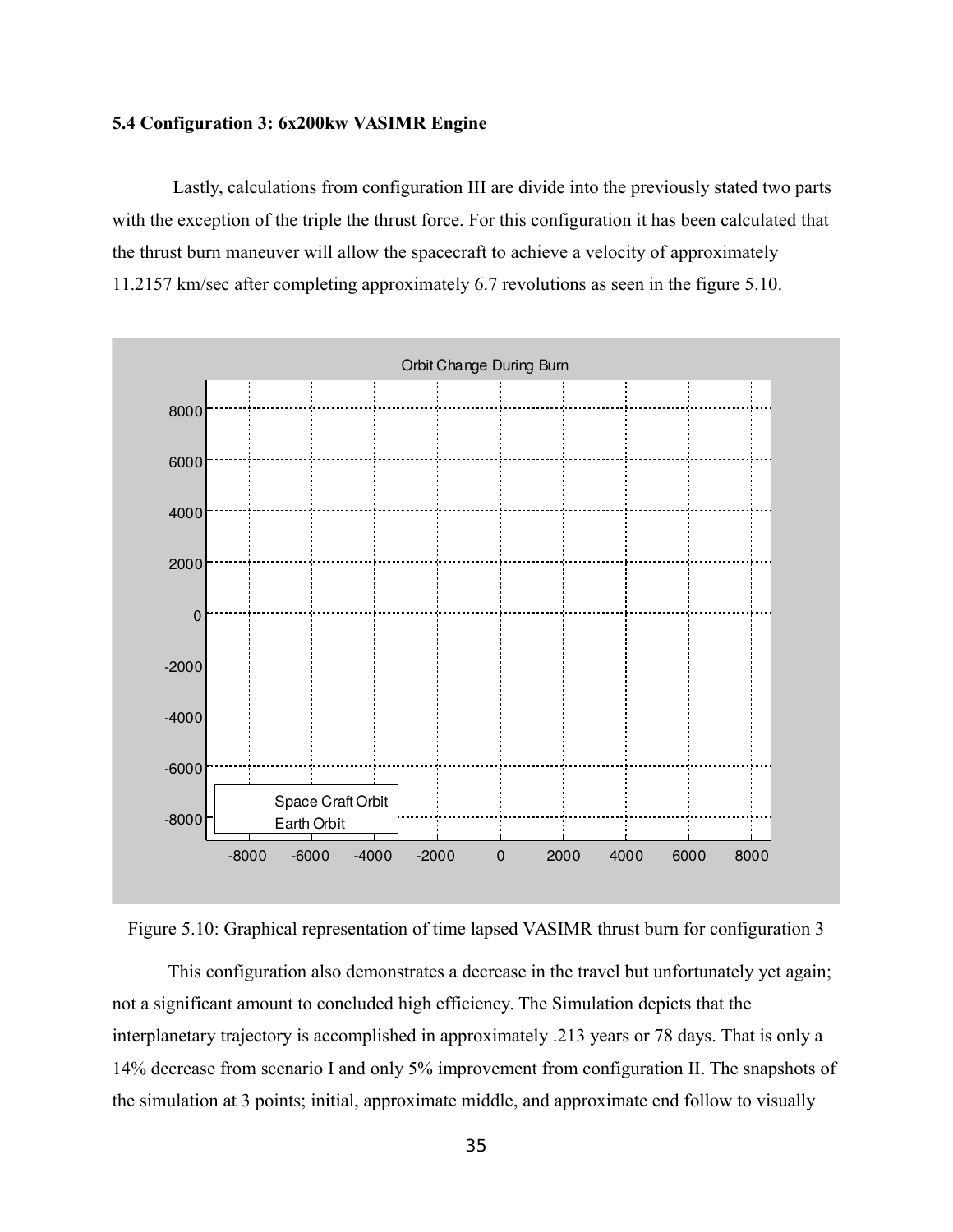demonstrate the effect of the VASIMR engine continuous burn. The same initial conditions and velocity and positions vectors are used as well as the sizing scale for all 4 bodies to maintain consistency.



Figure 5.11: Top-view Screenshot of 3-D simulation at  $t = 0$  secs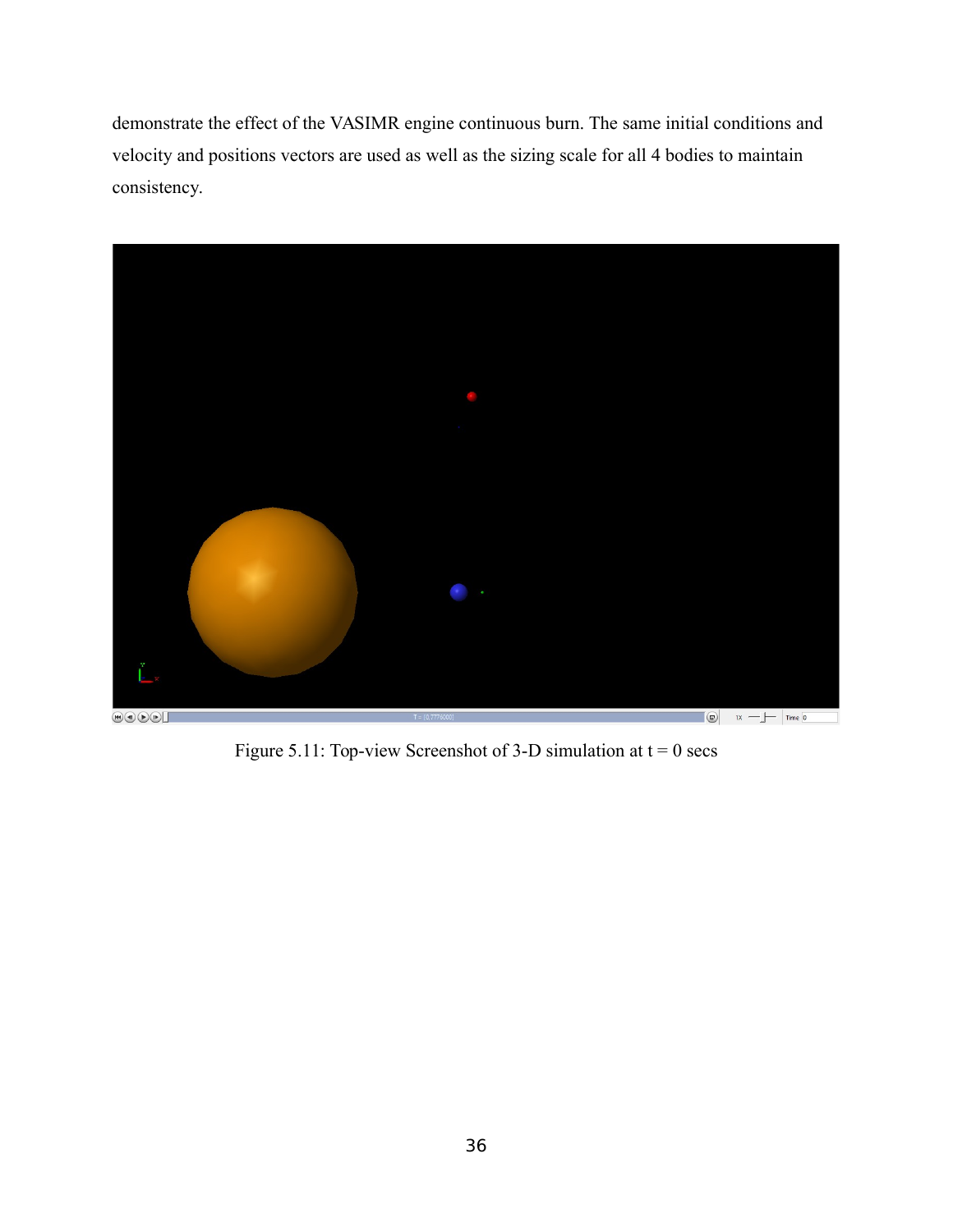

Figure 5.12: Top-view Screenshot of 3-D simulation at  $t = 3.9207E6$  secs or  $\sim$  45 days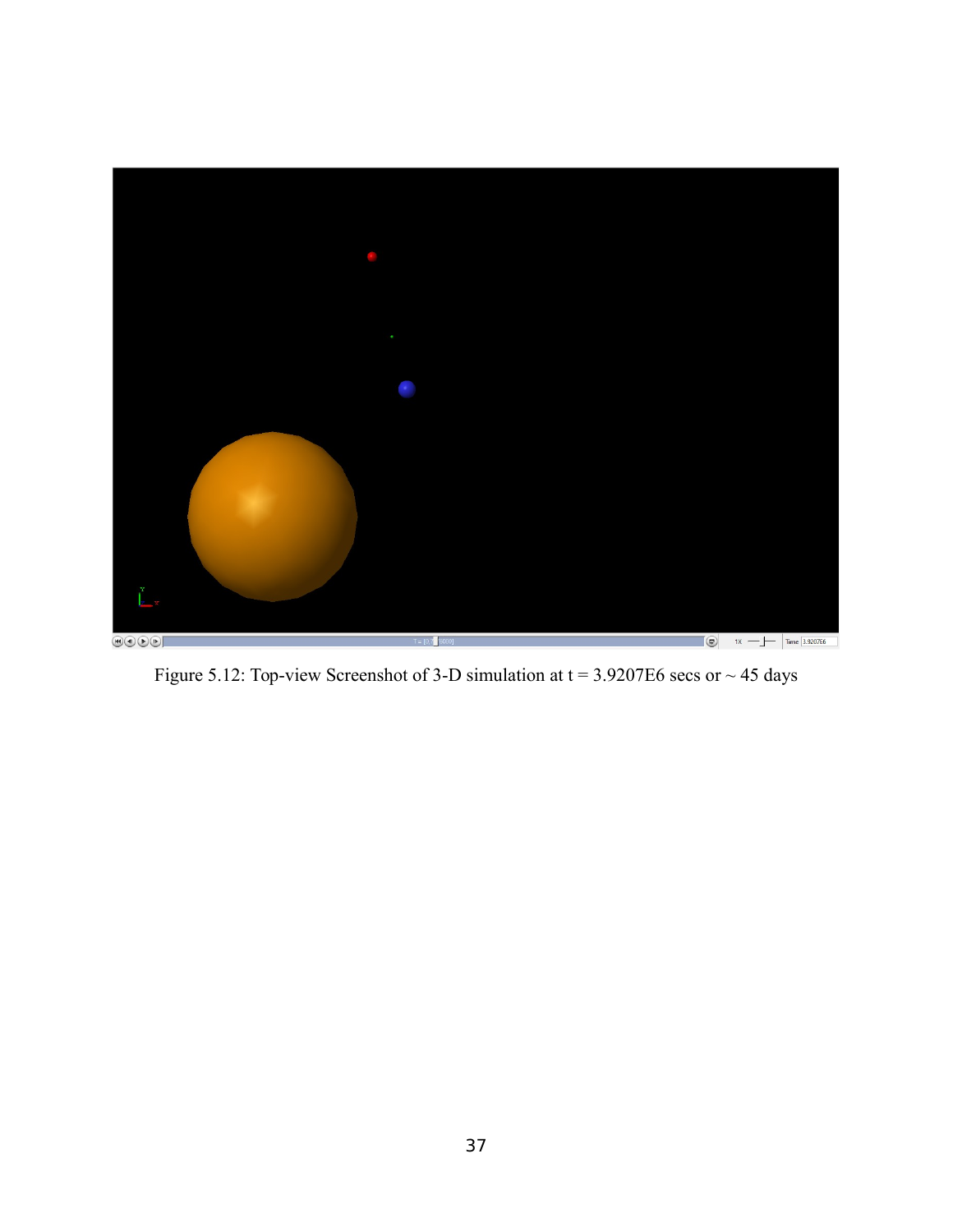

Figure 5.13: Top-view Screenshot of 3-D simulation at  $t = 6.7719E6$  secs or  $\sim$  78 days

The simulation for configuration III shows the spacecraft approaching Mars' orbit from the trailing end but that is due to the accelerated travel time and more parabolic orbit. This configuration appears to adhere more to a Mars flyby scenario or perhaps even gravity assist in course correction as the spacecraft can merely 'kiss' Mars. However, as stated in section 5.3, with a recalculated Mar's phase angle shift, orbit intersection may occur earlier, though once again not to a significant degree, and with a more desirable approach vector.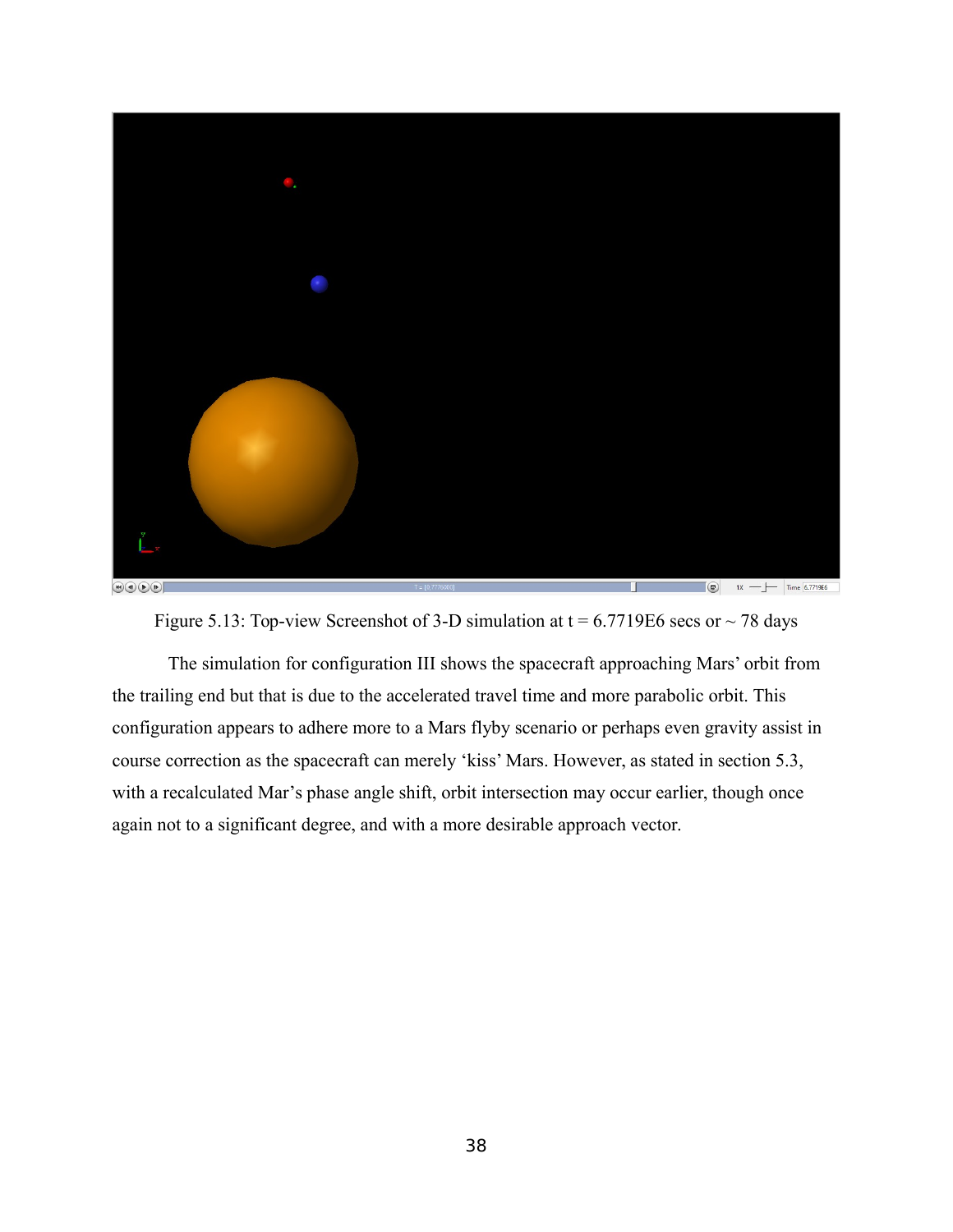#### **CHAPTER 6**

#### **CONCLUSION AND FUTURE WORK**

The application of the VASIMR engine proves to be greatly effective in reducing the required travel time for missions to mars and with some research and development in nuclear electric power sources, could become a viable option for long distance space travel. However; it is evident that addition of multiple VASIMR engines undergoing continuous thrust simultaneously offers little increase in efficiency in reducing travel time; difference in configuration I and configuration III being only 12 days, only a 13% decrease. The next step would be to incorporate throttling by calculating multiple continuous burns of thrust at various stages to further accelerate the spacecraft. Under such a configuration it may perhaps be possible to travel to Mars in a matter of days or weeks rather than months [22].

Presently the VASIMR engine is still undergoing exhaustive testing to prove durability and long term reliability. In the next few months, testing will begin that consists of extensive burns of thrust in excess of 100 hours to demonstrate throttling capability and ensure that the engine itself can have a significant lifespan [22]. The next step will be planning and carrying out a technological mission to prove VASIMR's function in reality. Further astrodynamics analysis can be performed with extensive burn times and variable throttling to improve efficiency.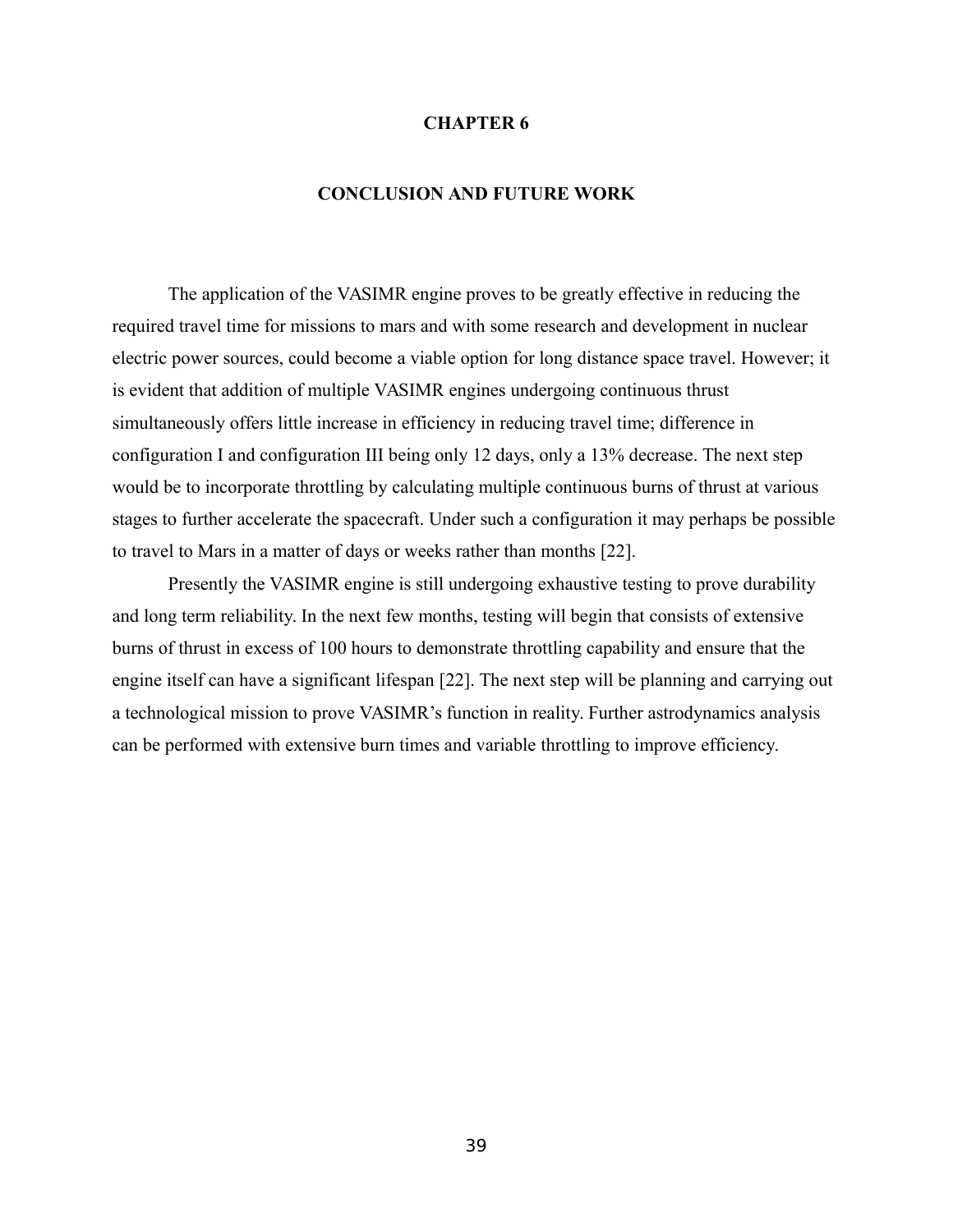# **BIBLIOGRAPHY**

- [1] Longmier B.W., Squire J.P., Olsen C.S., Cassady L.D., Ballenger .G., Carter M.D., Ilin A.V., Glover T.W., McCaskill G.E., Chang Díaz F.R., Bering E.A. "Improved Efficiency and Throttling Range of the VX- 200 Magnetoplasma Thruster", *Journal of Propulsion and Power,* 30, No. 1, pp. 123-132, (2014).
- [2] Jared P. Squire, Mark D. Carter, Franklin R. Chang Díaz, Matthew Giambusso, Andrew V. Ilin, Christopher S. Olsen, "Development toward a spaceflight capable VASIMR® engine and SEP applications", AIAA Space and Astronautics Forum and Exposition (SPACE 2014) AIAA 2014-4173 4 - 7 August 2014, San Diego, California (2014)
- [3] Squire J.P., Carter M.D., Chang Díaz F.R., Giambusso M., Glover T.W., Ilin A.V., Oguilve Araya J., Olsen C.S., Bering E.A., Longmier B.W. "VASIMR® Spaceflight Engine System Mass Study and Scaling with Power", IEPC-2013-149, 33rd International Electric Propulsion Conference, The George Washington University, Washington, D.C., October 6-10, (2013).
- [4] Castro Nieto J.A., Del Valle J., Martínez C., Rivera A., Oguilve J., Olsen C.S., Giambusso M., Carter M.D., Squire J.P., Chang Díaz F.R. "VASIMR® VX-CR Experiment: Status, Diagnostics and Plasma Plume Characterization", IEPC-2013-202, 33rd International Electric Propulsion Conference, The George Washington University, Washington, D.C., October 6-10, (2013).
- [5] Chang Díaz F.R., Carter M.D., Glover T.W., Ilin A.V., Olsen C.S., Squire J.P., Litchford R.J., Harada N., Koontz S.L. "Fast and Robust Human Missions to Mars with Advanced Nuclear Electric Power and VASIMR Propulsion", Proceedings of Nuclear and Emerging Technologies for Space, Albuquerque, NM, February 25-28, (2013).
- [6] Longmier B.W., Squire J.P., Cassady L. D., Ballenger M. G., Carter M. D., Olsen C. S., Ilin A. V., Glover T.W., McCaskill G. E.,Chang-Diaz F.R., Bering E. A., Del Valle J. "VASIMR® VX-200 Performance Measurements and Helicon Throttle Tables Using Argon and Krypton", IEPC-2011-156, Presented at the 32nd International Electric Propulsion Conference, Wiesbaden, Germany, September 11 – 15, 2011, (2011)
- [7] Squire J.P., Olsen C. S., Chang-Diaz F.R., Cassady L. D., Longmier B.W., Ballenger M. G., Carter M. D., Glover T.W., McCaskill G. E., Bering E. A. "VASIMR® VX-200 Operation at 200 kW and Plume Measurements: Future Plans and an ISS EP Test Platform", IEPC-2011-156, Presented at the 32nd International Electric Propulsion Conference, Wiesbaden, Germany, September 11 – 15, (2011).
- [8] Ilin, A.V., Cassady, L.D., Glover, T.W., Chang Díaz, F.R. "VASIMR® Human Mission to Mars", Space, Propulsion & Energy Science International Forum, March 15-17, University of Maryland, College Park, MD, (2011)
- [9] Bering E.A., Longmier B.W., Glover T.W., Chang-Díaz F.R., Squire J.P., Carter M.D., Cassady L.D., Olsen C.S., McCaskill G.E., Chancery W.J. "VASIMR® VX-200: High power electric propulsion for space transportation beyond LEO", AIAA-2009-6481, AIAA Space 2009 Conference and Exposition, Pasadena, CA, September 14-17, (2009).
- [10] Bering E., Longmier B., Glover T., Chang-Díaz F., Squire J., Brukardt M. "High power electric propulsion using VASIMRTM: Results from Flight Prototypes", AIAA-2009-245, 47th AIAA Aerospace Sciences Meeting, Orlando, FL, 5-8 January, (2009).